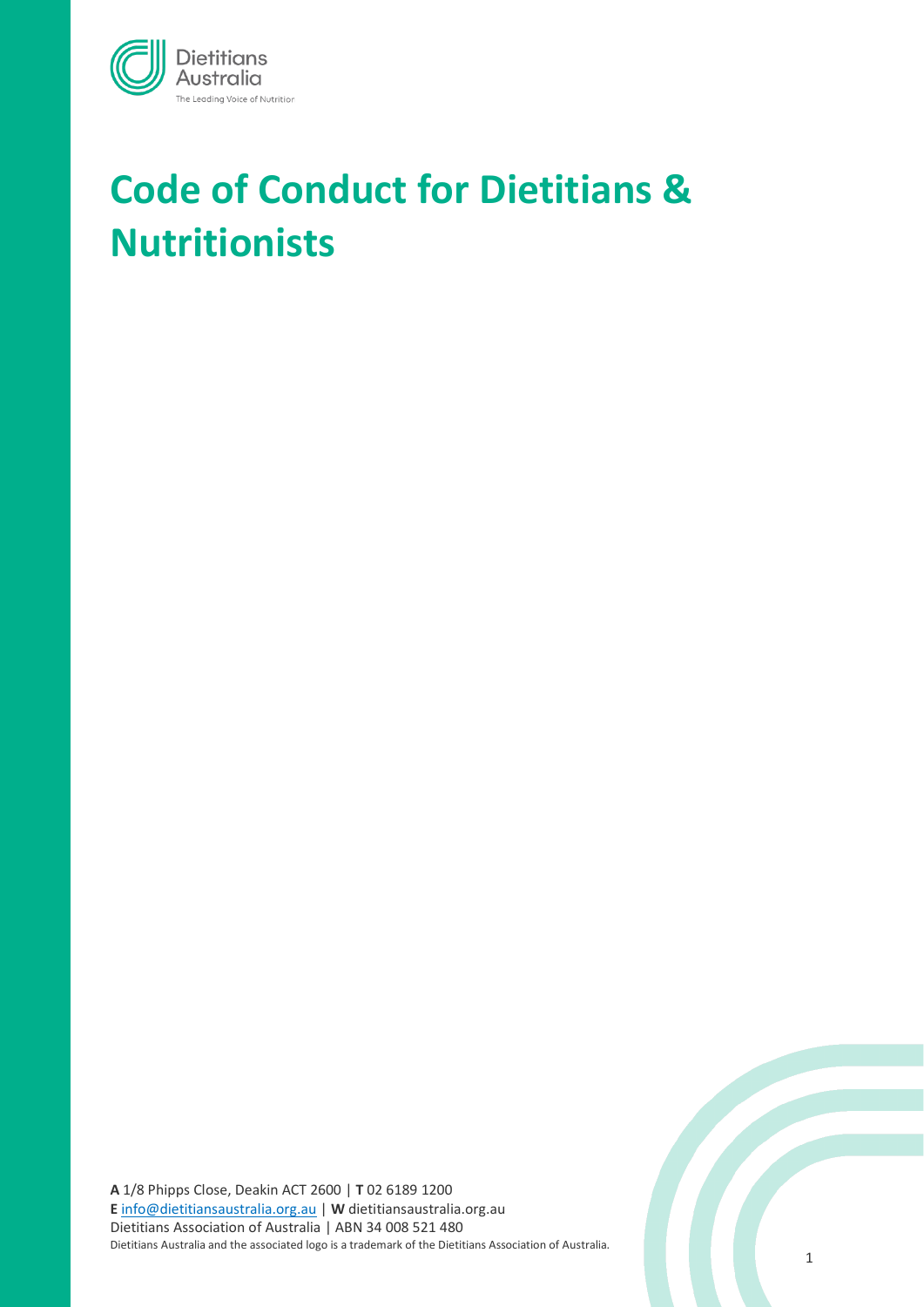

# **FOREWORD**

Dietitians Australia is a member of the National Alliance of Self-Regulating Health Professions (NASRHP). The NASRHP sets regulatory standards, which Dietitians Australia adheres to in its accreditation and credentialing processes. The Dietetic Credentialing Council (DCC) governs dietetic credentialing in Australia through the Accredited Practising Dietitian (APD) Program.

Dietitians Australia has, with written approval, based this code on the Nursing and Midwifery Board of Australia's (NMBA) Code of conduct for nurses. The NMBA carried out a comprehensive review that was informed by research and by those in the profession. The research included an international and national literature review of other codes and similar publications, a comparative analysis of the predecessor code of conduct to other codes, and an analysis of notifications (complaints) made about the conduct and behaviour of nurses. Reviewers sought extensive input through focus groups, workshops, an expert working group and other consultation strategies, which included nurses and midwives, the public, and professional organisations.

This code sets out the legal requirements, professional behaviour and conduct expectations for dietitians and nutritionists in all Australian settings. The code recognises that dietetic practice is not restricted to the provision of clinical care. Dietetic practice includes using professional knowledge in both clinical and non-clinical relationships with patients or clients, communities, and populations. It can include working in management, administration, education, research, advisory, communication, program development and implementation, regulatory or policy development, food service, food security, food supply, sustainability, and any other roles that impact on safe, effective delivery of services in the profession and/or using professional skills.

Dietitians and nutritionists must also adhere to the Health Council's National Code of Conduct for health care workers<sup>1</sup> (if applicable), as implemented in their relevant state or territory.

| Publication                                                                                   | Details                                                                                                                                                        |  |
|-----------------------------------------------------------------------------------------------|----------------------------------------------------------------------------------------------------------------------------------------------------------------|--|
| Code of Conduct for Dietitians and<br>Nutritionist, published September<br>2021 (version 1.0) | This version will replace the following four professional standard<br>documents:                                                                               |  |
|                                                                                               | Code of Professional Conduct – for members with Australian<br>recognised dietetic qualifications, and non-members with APD status<br>(March 2013)              |  |
|                                                                                               | Code of Professional Conduct – for members without Australian<br>recognised dietetic qualifications and non-member Accredited<br>Nutritionists (October 2011)  |  |
|                                                                                               | Statement of Ethical Practice – For members with Australian<br>recognised dietetic qualifications and non-members with APD status<br>(December 2014)           |  |
|                                                                                               | Statement of Ethical Practice – for members without Australian<br>recognised dietetic qualifications and non-member Accredited<br>Nutritionists (October 2011) |  |

Code of Conduct for Dietitians and Nutritionist version history

<sup>1</sup> The Health Council's National Code of Conduct for healthcare workers can be found at: <https://www.coaghealthcouncil.gov.au/NationalCodeOfConductForHealthCareWorkers>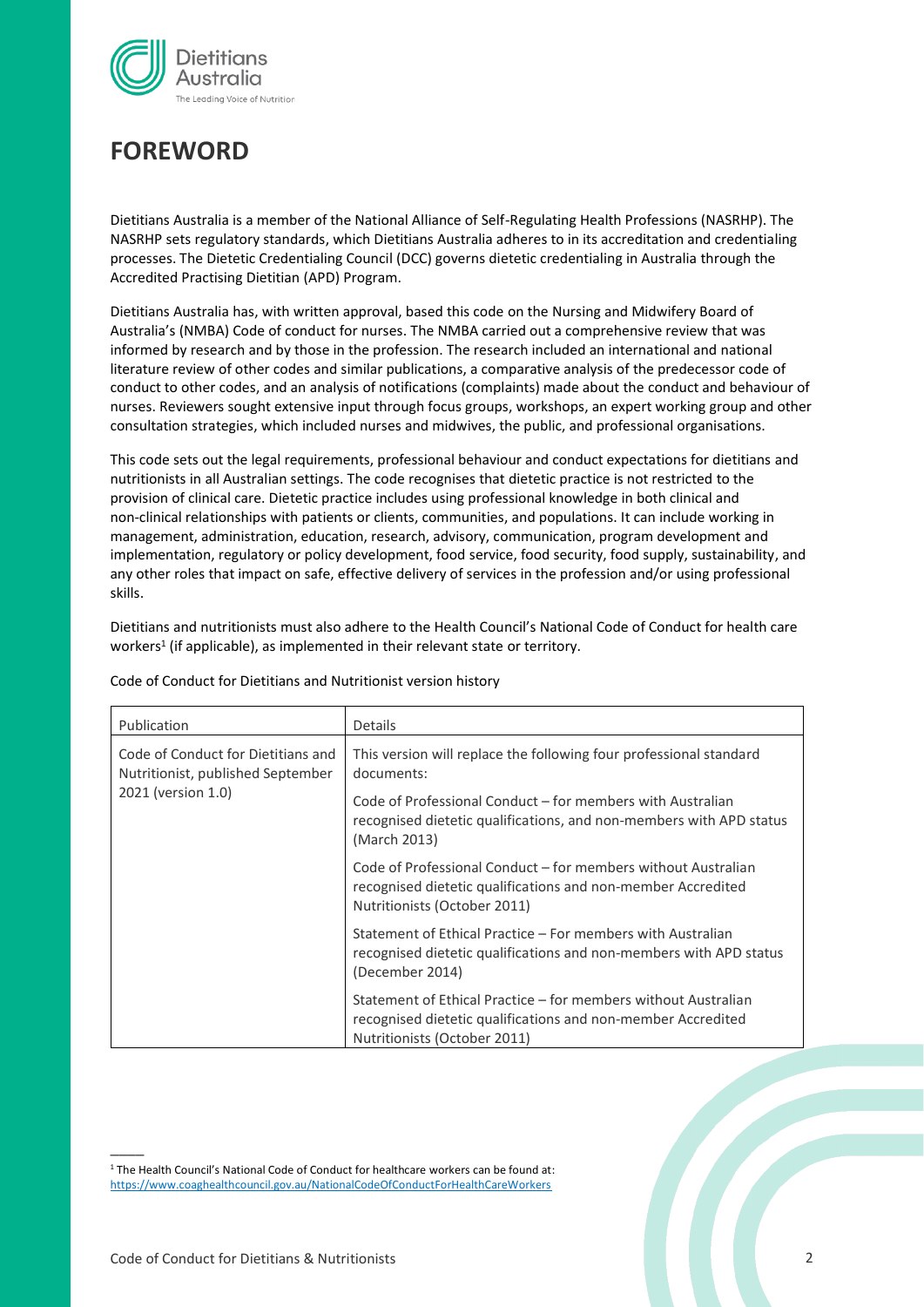

# **CONTENTS**

| <b>Introduction</b> |                                                                    | 4  |
|---------------------|--------------------------------------------------------------------|----|
|                     | <b>Domain: Practise legally</b>                                    | 9  |
|                     | <b>Principle 1: Legal compliance</b>                               | 9  |
| 1.1                 | <b>Obligations</b>                                                 | 9  |
| 1.2                 | Lawful behaviour                                                   | 9  |
| 1.3                 | <b>Mandatory reporting</b>                                         | 10 |
|                     |                                                                    |    |
|                     | Domain: Practise safely, effectively and collaboratively           | 11 |
|                     | <b>Principle 2: Client-centred and evidence-based practice</b>     | 11 |
| 2.1                 | <b>Dietetic practice</b>                                           | 11 |
| 2.2                 | <b>Decision-making</b>                                             | 11 |
| 2.3                 | <b>Informed consent</b>                                            | 12 |
| 2.4                 | Adverse events and open disclosure                                 | 13 |
|                     | <b>Principle 3: Cultural practice and respectful relationships</b> | 13 |
| 3.1                 | Aboriginal and/or Torres Strait Islander peoples' health           | 13 |
| 3.2                 | <b>Culturally safe and respectful practice</b>                     | 14 |
| 3.3                 | <b>Effective communication</b>                                     | 14 |
| 3.4                 | <b>Bullying and harassment</b>                                     | 15 |
| 3.5                 | <b>Confidentiality and privacy</b>                                 | 15 |
| 3.6                 | <b>End-of-life care</b>                                            | 16 |
|                     |                                                                    |    |
|                     | Domain: Act with professional integrity                            | 17 |
|                     | <b>Principle 4: Professional behaviour</b>                         | 17 |
|                     | 4.1 Professional boundaries                                        | 17 |
| 4.2                 | Advertising and professional representation                        | 18 |
| 4.3                 | Legal, insurance and other assessments                             | 18 |
| 4.4                 | <b>Conflicts of interest</b>                                       | 18 |
| 4.5                 | <b>Financial arrangements and gifts</b>                            | 19 |
|                     | Principle 5: Teaching, supervising, mentoring and assessing        | 19 |
| 5.1                 | Teaching, supervising and mentoring                                | 19 |
| $5.2$               | Assessing colleagues and students                                  | 20 |
|                     | <b>Principle 6: Research</b>                                       | 20 |
| 6.1                 | <b>Rights and responsibilities</b>                                 | 20 |
|                     |                                                                    |    |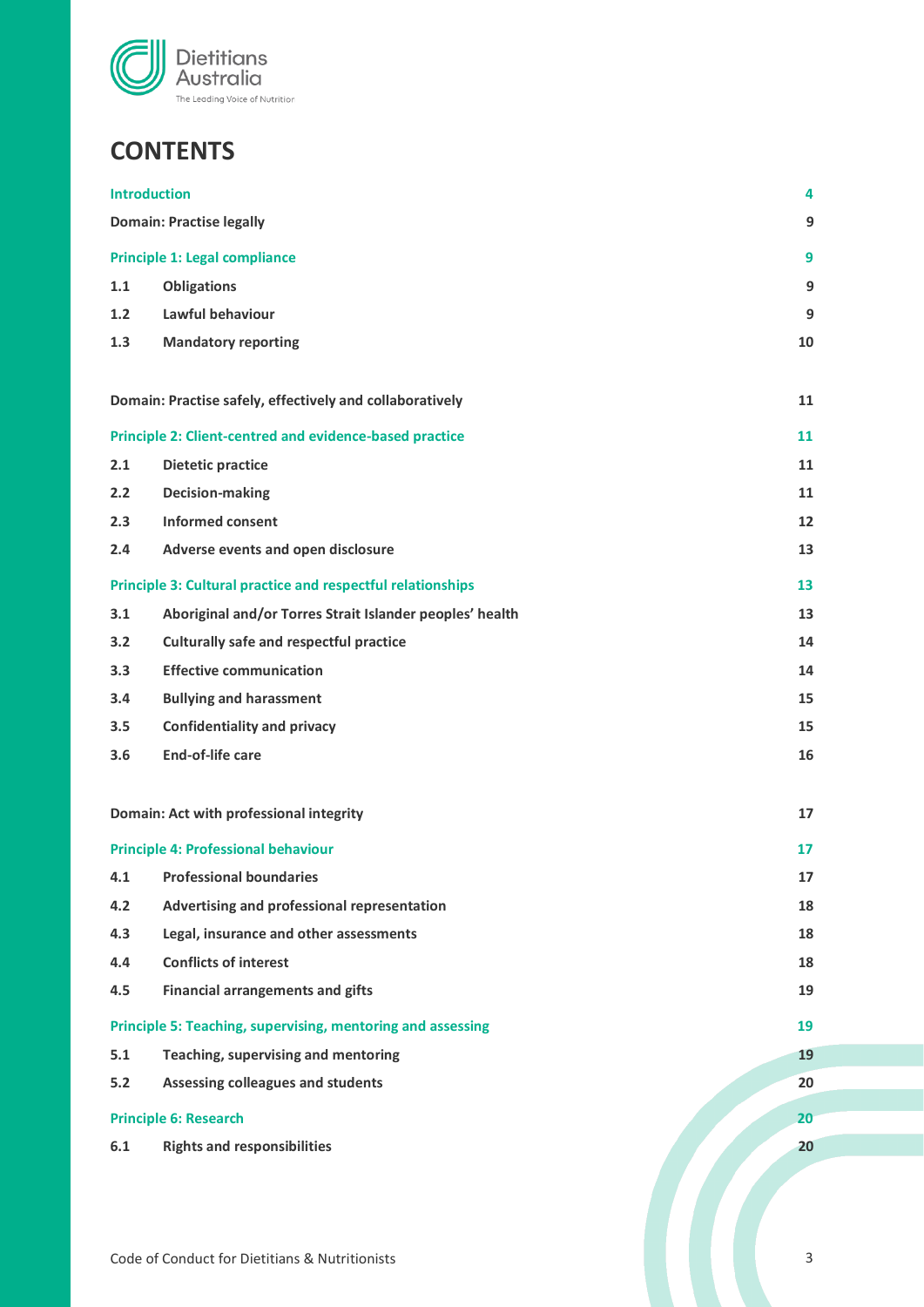

| Domain: Promote health and wellbeing |                                               | 22 |
|--------------------------------------|-----------------------------------------------|----|
|                                      | <b>Principle 7: Health and wellbeing</b>      | 22 |
| 7.1                                  | Your health and the health of your colleagues | 22 |
| 7.2                                  | <b>Health advocacy</b>                        | 22 |
| <b>Glossary</b>                      |                                               | 24 |
| <b>Resources</b>                     |                                               | 27 |

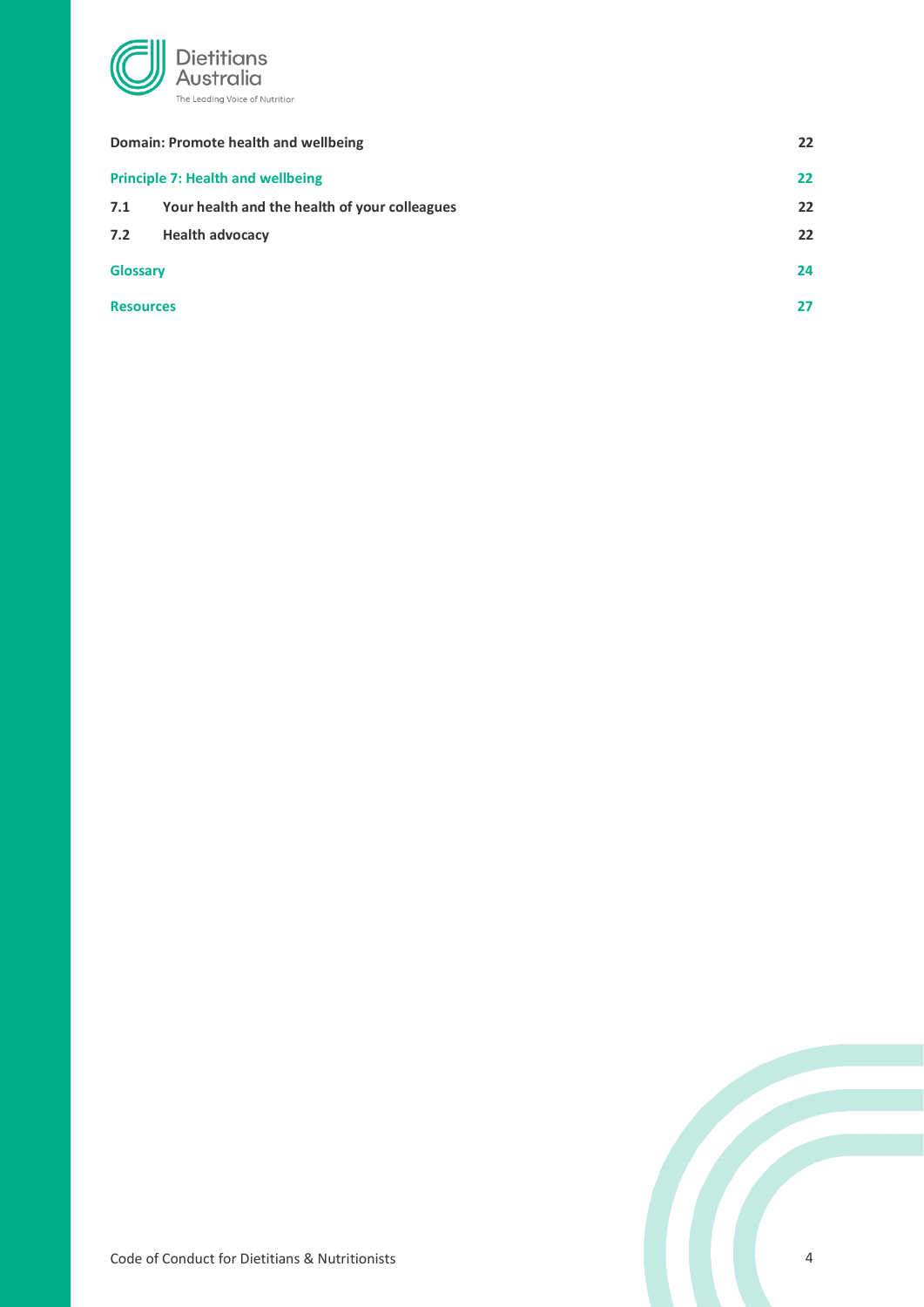

#### **Introduction**

The Code of Conduct for Dietitians and Nutritionists (the Code) sets out the legal requirements, professional behaviour and conduct expectations for all dietitians and nutritionists in all Australian settings. It describes the principles of professional behaviour that guide safe practice, and it clearly outlines the conduct expected of dietitians and nutritionists by their colleagues and the broader community. Dietitians Australia acknowledges that dietitians and nutritionists work across many different settings. This document aims to provide overarching principles. It does not give examples explicit to all work areas and client groups.

Individual dietitians and nutritionists have their own personal beliefs and values. However, the Code outlines the specific standards that all dietitians and nutritionists are expected to adopt in their practice. Dietitians and nutritionists have a professional responsibility to understand and abide by the Code. Dietitians and nutritionists also have a duty to make the interests of their clients<sup>2</sup> their first concern, and to practise safely and effectively.

The Code is consistent with the Health Practitioner Regulation National Law Act 2009 (the National Law)<sup>3</sup>, including the standards governed by the Australian Health Practitioner Regulation Agency (AHPRA), which Dietitians Australia aims to align with. It includes seven principles of conduct, grouped into domains, each with an explanatory value statement. Each value statement is accompanied by practical guidance to show how to apply it in practice. Underpinning the Code is the expectation that dietitians and nutritionists will exercise their professional judgment to deliver the best possible outcomes in practice.

#### **Who does this Code apply to?**

This Code applies to:

 $\overline{\phantom{a}}$ 

- Dietitians Australia members with Australian-recognised dietetic qualifications
- Dietitians who hold APD status (regardless of whether they are a Dietitians Australia member)
- Dietitians Australia members without Australian-recognised dietetic qualifications (including student members)
- Dietitians Australia members who are on the register of Accredited Nutritionists (maintained by Dietitians Australia)

These groups are collectively referred to as 'dietitians' throughout the document for convenience.

#### **What kinds of practice does this Code apply to?**

The principles of the Code apply to **all types of dietetic practice in all contexts**. This includes any work where a dietitian uses dietetic skills and knowledge, **whether paid or unpaid**, in both clinical and non-clinical relationships with patients or clients, communities and populations. It can include working in management, administration, education, research, advisory, communication, program development and implementation, regulatory or policy development, food service, food security, food supply, sustainability, and any other roles that impact on safe, effective delivery of services in the profession and/or using professional skills<sup>4</sup>. The Code also applies to all settings where a dietitian may engage in these activities, including face-to-face, publications, or via online or electronic means.

<sup>3</sup> The Health Practitioner Regulation National Law Act 2009 (the National Law) can be found at: [https://www.ahpra.gov.au/About-](https://www.ahpra.gov.au/About-AHPRA/What-We-Do/Legislation.aspx)[AHPRA/What-We-Do/Legislation.aspx](https://www.ahpra.gov.au/About-AHPRA/What-We-Do/Legislation.aspx)

<sup>2</sup> 'Client**'** refers to a person, group of people, patients (and their families and/or carers where relevant), consumers, communities, organisations, institutions, businesses and any other entity for which a dietitian may normally provide services (within the dietitian's scope of practice) who has entered into a therapeutic and/or professional relationship with a dietitian.

<sup>4</sup> This is the official definition of dietetic practice as approved by the Dietitians Australia Board (2014).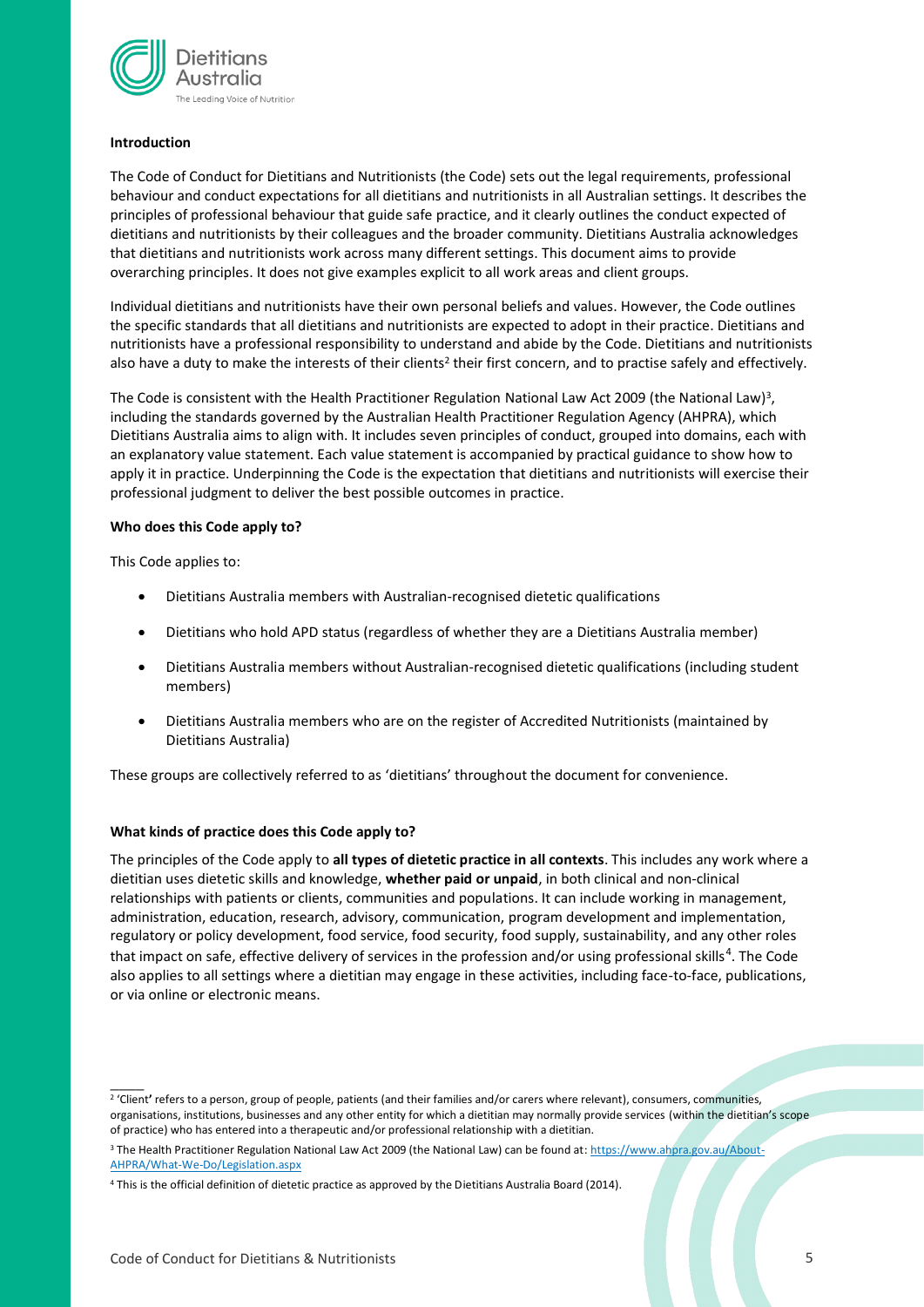

#### **Using this Code**

The Code will be used:

- to support individual dietitians in the delivery of safe practice and in fulfilling their professional roles
- as a guide for the public and consumers of dietetic services<sup>5</sup> about the standard of conduct and behaviour they should expect from dietitians
- to help Dietitians Australia and the DCC protect the public by setting and maintaining the standards specified in the Code to ensure safe and effective dietetic practice
- when evaluating the professional conduct of dietitians. If professional conduct varies from the values outlined in the Code, dietitians should be prepared to explain and justify their decisions and actions. They may be subject to the processes as outlined in Dietitians Australia's By-Law Complaints and Disciplinary Procedures. Serious or repeated failure to abide by this Code may have consequences for the dietitian's membership of Dietitians Australia and/or credential
- as a resource for activities that aim to enhance the culture of professionalism in the Australian health system. These include use, for example, in administration and policy development by health services and other institutions, in dietetic education, in management, and for the orientation, induction and supervision of dietitians and students.

The Code is not a substitute for the requirements outlined in the National Code of Conduct for health care workers, other relevant Commonwealth and state/territory legislation, or case law<sup>6</sup>. Where there is any actual or perceived conflict between the Code and any law, the law takes precedence. Dietitians who are members of Dietitians Australia also need to understand and comply with Dietitians Australia's constitution, by-laws, and all other Dietitians Australia and DCC standards, codes and guidelines.

#### **What happens if there is a breach of this Code?**

A breach of this Code may result in a complaint being made against the relevant dietitian pursuant to Dietitians Australia's By-Law Complaints and Disciplinary Procedures.

As stated above, serious or repeated failures to abide by this Code may have consequences for the dietitian's membership of Dietitians Australia and/or credentialing as an APD or Accredited Nutritionist (AN). To the extent that the relevant dietitian also practises in other health services governed by the National Law, a breach of this Code may be considered as unsatisfactory professional performance, unprofessional conduct or professional misconduct<sup>7</sup>.

#### **Amendments to the Code**

 $\overline{\phantom{a}}$ 

This Code (as enacted under a By-law) may be amended, repealed, or replaced by Dietitians Australia from time to time and at any time in the Dietitians Australia Board's absolute discretion (pursuant to rule 36 of the Dietitians Australia Constitution). Dietitians Australia agrees, however, to consult with key stakeholders over any substantive changes to this By-law. Dietitians Australia is not required to consult with key stakeholders if the amendment is to clarify inconsistencies or errors in drafting.

If Dietitians Australia amends, repeals or replaces this Code, then Dietitians Australia agrees to notify its members, and APDs who are not members, of the amendments in writing. Notification can be by way of uploading a copy of the amended Code to Dietitians Australia's website (provided Dietitians Australia sends an email or other written correspondence to its members, and members of the APD Program, notifying them of the document's availability on Dietitians Australia's website). Dietitians Australia agrees to provide at least 30 days' notice prior to the amendments taking effect. All members of Dietitians Australia, and APDs who are not members, agree that the amended Code will apply to them once the notification period has elapsed.

<sup>&</sup>lt;sup>5</sup> The public and consumers of dietetic services refers to anyone seeking or receiving dietetic services in any form.

<sup>6</sup> Case law refers to law as established by the outcome of former cases. It is also called common law.

<sup>7</sup> As defined in the National Law, with the exception of NSW, where the definitions of unsatisfactory professional conduct and professional misconduct are defined in the Health Practitioner Regulation National Law (NSW) No 86a.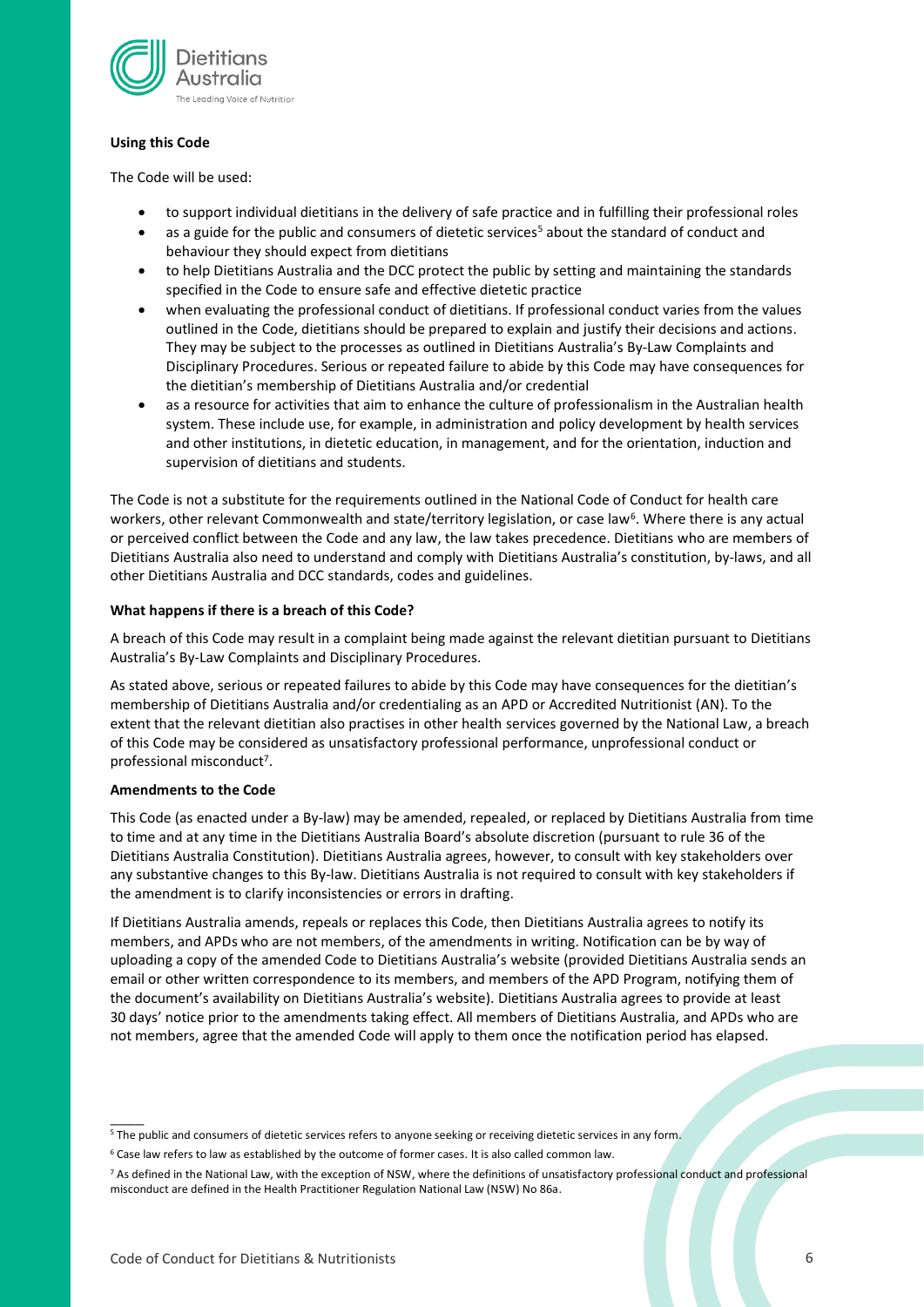

#### **Definitions**

Defined terms are contained in the Glossary on pages 24 to 27.

#### **Commonly used abbreviations**

AHPRA – Australian Health Practitioner Regulation Agency

AN – Accredited Nutritionist

APD – Accredited Practising Dietitian

APD Program – the Accredited Practising Dietitian Program is the credentialing program for dietitians managed by Dietitians Australia

CPD – continuing professional development

DA – Dietitians Australia

- DCC Dietetic Credentialing Council
- NASRHP National Alliance of Self-Regulating Health Professions
- NMBA Nursing and Midwifery Board of Australia

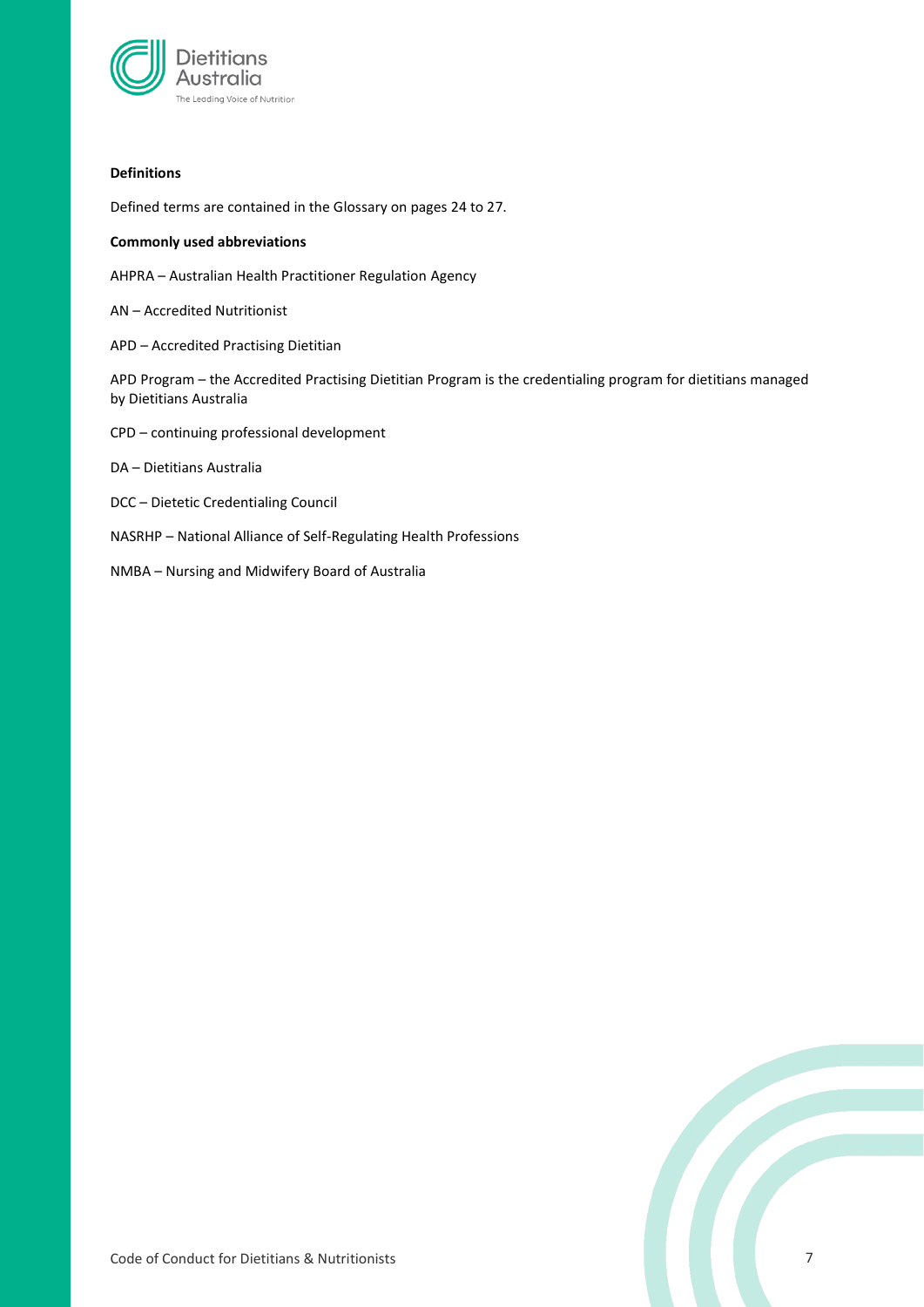

# **CODE OF CONDUCT FOR DIETITIANS & NUTRITIONISTS: DOMAINS, PRINCIPLES AND VALUES**

These domains, principles and values set out legal requirements, professional behaviour and conduct expectations for all dietitians. The principles apply to all areas of practice, with an understanding that dietitians will exercise professional judgement in applying them, with the goal of delivering the best possible outcomes.

### **Domain: Practise legally**

#### **1. Legal compliance**

Dietitians abide by relevant laws, and respect and adhere to their professional obligations, including obligations under any Dietitians Australia professional standards, the APD Program (if applicable), the National Code of Conduct for health care workers (if applicable), and the National Law (if applicable).

### **Domain: Practise safely, effectively and collaboratively**

#### **2. Client-centred and evidence-based practice**

Dietitians provide quality, safe, client-centred, evidence-based practice for the health and wellbeing of people, communities, and their environment, in partnership with their clients. They enable shared decision-making and service delivery between the client, nominated partners, carers, family, friends, health professionals, and other stakeholders where appropriate.

#### **3. Cultural practice and respectful relationships**

Dietitians engage with people as individuals, in a culturally safe and respectful way. They foster open, honest and compassionate professional relationships, and adhere to their obligations about privacy and confidentiality.

# **Domain: Act with professional integrity**

#### **4. Professional behaviour**

Dietitians embody integrity, honesty, respect and compassion.

- **5. Teaching, supervising, mentoring and assessing**  Dietitians commit to teaching, supervising, mentoring and assessing students and other dietitians in order to develop the dietetic workforce across all contexts of practice.
- **6. Research**

Dietitians recognise the vital role of research to inform quality health care and policy development. They conduct research ethically and support the decision-making of people who participate in research.

### **Domain: Promote health and wellbeing**

#### **7. Health and wellbeing**

Dietitians promote the health and wellbeing of self and others, improve access to health services and reduce health inequality. Dietitians also advocate for food and nutrition security for all Australians and promote sustainable diets that have a low environmental impact.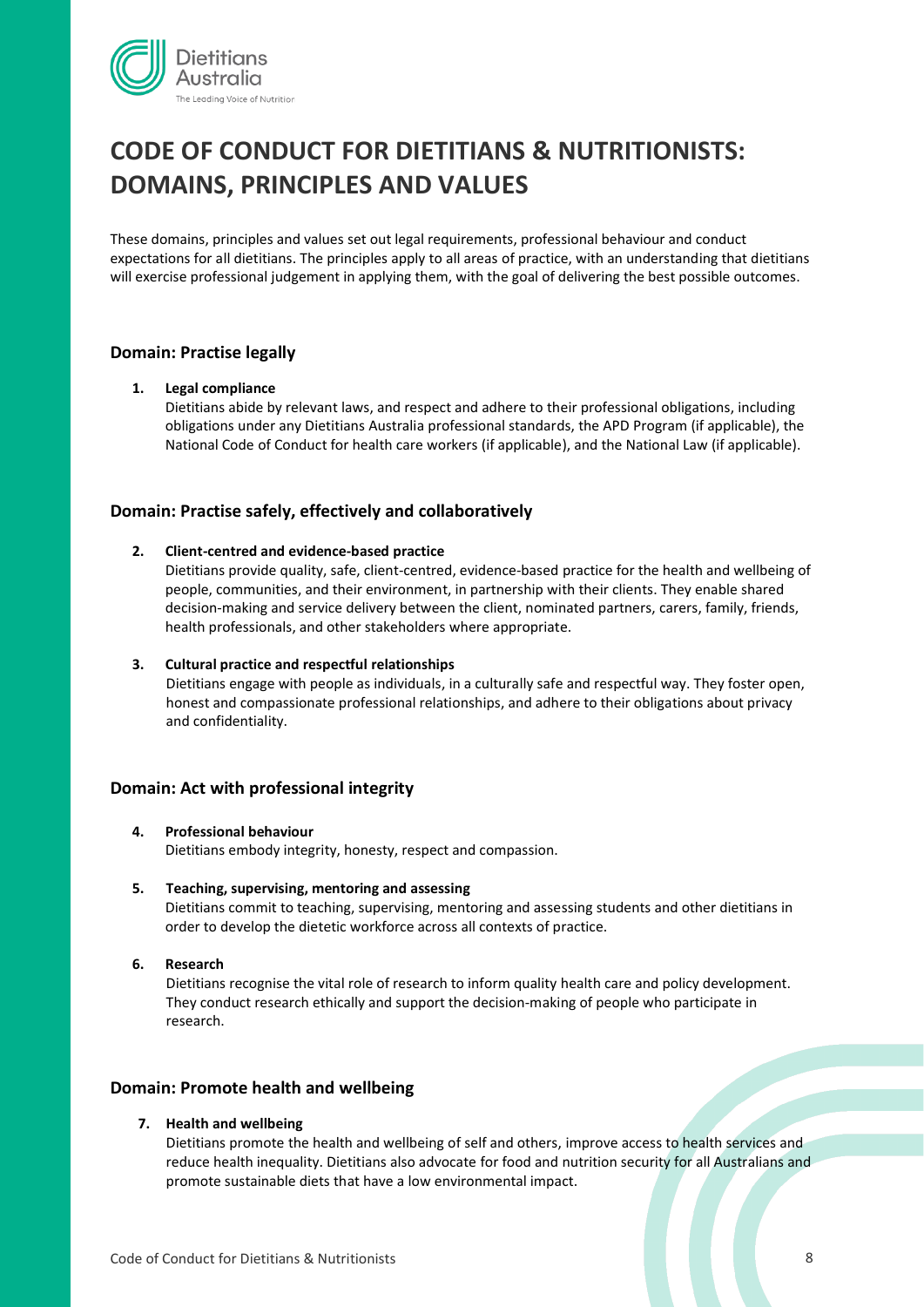

# Code of Conduct for Dietitians

# <span id="page-8-0"></span>**Domain: Practise legally**

#### <span id="page-8-1"></span>**Principle 1: Legal compliance**

#### **Value**

Dietitians abide by relevant laws, and respect and adhere to their professional obligations, including obligations under any Dietitians Australia professional standards, the APD Program (if applicable), the National Code of Conduct for health care workers (if applicable), and the National Law (if applicable)<sup>8</sup>.

#### <span id="page-8-2"></span>**1.1 Obligations**

It is important that dietitians are aware of their obligations under the APD Program (if the dietitian is an APD), the National Code of Conduct for health care workers (if applicable), and the National Law (if applicable) including reporting requirements and meeting credentialing standards set by Dietitians Australia and the DCC. Dietitians must:

- a. abide by any reporting obligations under the National Code of Conduct for health care workers and other relevant legislation
- b. inform the Dietitians Australia and their employer(s) if a legal or regulatory entity has imposed restrictions on their practice, including limitations, conditions, undertakings, suspension, cautions or reprimands, and recognise that a breach of any restriction would place the public at risk and may constitute unprofessional conduct or professional misconduct
- c. complete the required amount of CPD relevant to their context of practice. For example, for APDs, see the APD Policy and APD Program Handbook: Continuing Professional Development for these requirements
- d. ensure their practice is appropriately covered by professional indemnity insurance, and
- e. inform Dietitians Australia of charges, pleas and convictions relating to criminal offences.

#### <span id="page-8-3"></span>**1.2 Lawful behaviour**

 $\overline{\phantom{a}}$ 

Dietitians practise honestly and ethically and should not engage in unlawful behaviour, as it may affect their practice and/or damage the reputation of the profession. Dietitians must:

- a. respect the dietitian–client professional relationship by not taking possessions and/or property that belong to the client and/or their family or carers
- b. comply with relevant poisons legislation, authorisation, local policy and own scope of practice, including to use, administer, obtain, possess, prescribe, sell, supply and store therapeutic products safely<sup>9</sup>
- c. not participate in unlawful behaviour and (if the relevant practitioner is also bound by the National Law) understand that unlawful behaviour may be viewed as unprofessional conduct or professional

<sup>8</sup>The code does not address in detail the full range of legal and ethical obligations that apply to dietitians. Examples of legal obligations include, but are not limited to, obligations arising in Acts and Regulations relating to privacy, the aged and disabled, child protection, bullying, anti-discrimination, employment and workplace health and safety issues. Dietitians should ensure they know all their legal obligations relating to professional practice and abide by them.

<sup>9</sup> Therapeutic products may include such things as oral nutrition support supplements, enteral feeds, parenteral nutrition, specialised infant formula, enteral feeding equipment, and vitamin and mineral supplementation.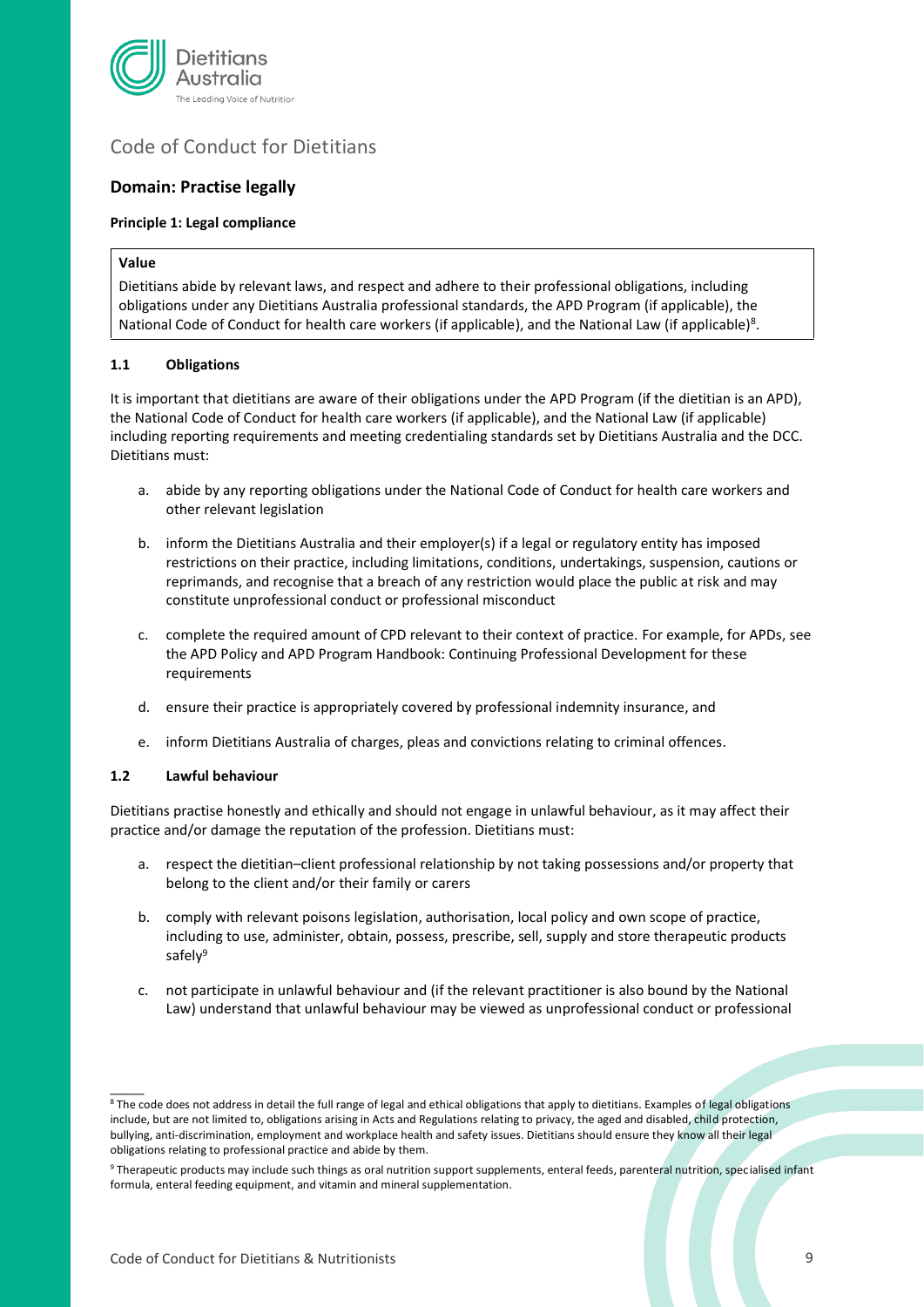

misconduct and separately may have implications for their membership of Dietitians Australia and/or their credentialing within the APD Program or as an AN, and

d. understand that making frivolous or vexatious complaints may be viewed as unprofessional conduct or professional misconduct and may have implications for their membership of Dietitians Australia and/or their credentialing within the APD Program or as an AN.

#### <span id="page-9-0"></span>**1.3 Mandatory reporting**

Working with those who are vulnerable brings legislative responsibilities for dietitians, including the need to abide by relevant mandatory reporting requirements as they apply across individual states and territories and as per the National Code of Conduct for health care workers. Dietitians must:

- a. abide by the relevant mandatory reporting legislation as outlined by the state or territory that governs the dietitian's work and which is imposed to protect groups that are particularly at risk, including reporting obligations about the aged, child abuse and neglect, and remaining alert to newborns and infants who may be at risk, and
- b. remain alert to other groups who may be vulnerable and at risk of physical harm and sexual exploitation and act on welfare concerns where appropriate.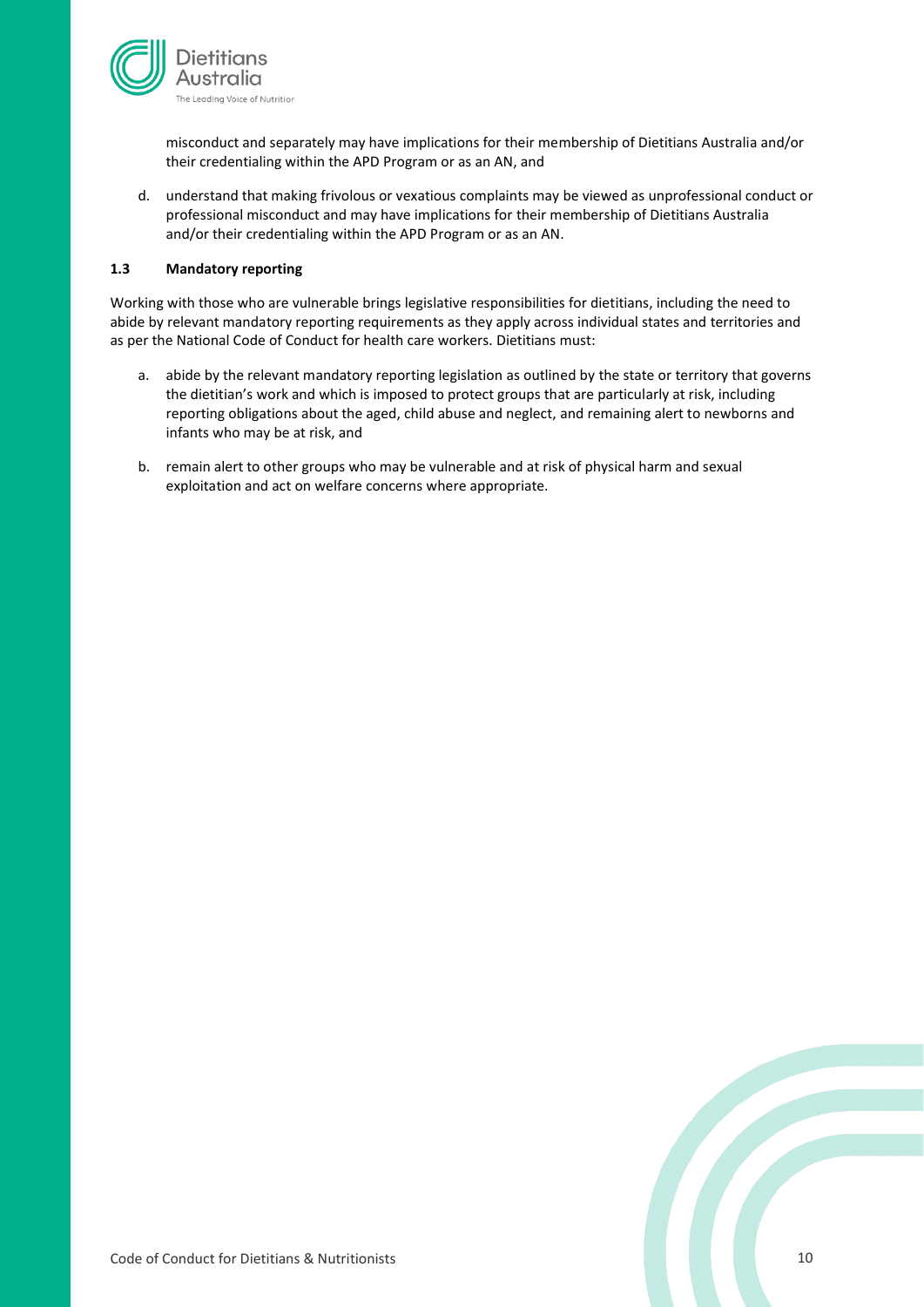

# <span id="page-10-0"></span>**Domain: Practise safely, effectively and collaboratively**

#### <span id="page-10-1"></span>**Principle 2: Client-centred and evidence-based practice**

#### **Value**

Dietitians provide quality, safe, client-centred, evidence-based practice for the health and wellbeing of people, communities, and their environment, in partnership with their clients. They enable shared decision-making and service delivery between the client, nominated partners, carers, family, friends, health professionals, and other stakeholders where appropriate.

#### <span id="page-10-2"></span>**2.1 Dietetic practice**

In providing dietetic services, dietitians apply client-centred and evidence-based decision-making and have a responsibility to ensure the delivery of safe and quality dietetic services. Dietitians must:

- a. practise in accordance with the standards of the profession and the broader health system (including any other codes, statements or guidelines, policies or procedures implemented by the Dietitians Australia or DCC, the Australian Commission on Safety and Quality in Health Care<sup>10</sup>, NDIS Practice Standards<sup>11</sup> and the Aged Care Quality and Safety Commission's new Aged Care Quality Standards<sup>12</sup>)
- b. provide leadership to ensure the delivery of safe and quality dietetic services and understand their professional responsibility to protect people, ensuring employees comply with their obligations
- c. document and report any concerns if they believe the practice environment is compromising the health and safety of people engaging with dietetic services
- d. in cases where the dietitian is dual-qualified (e.g. dietitian-credentialed diabetes educator, dietitianpsychotherapist, dietitian-naturopath), clearly disclose to the client the discipline for which they are providing the service
- e. limit their provision of advice about alternative therapies to those who voluntarily seek it and only about therapies for which there is documented scientific, peer-reviewed evidence of effectiveness, and
- <span id="page-10-3"></span>f. report unsafe and unethical practice, and support colleagues who appropriately notify the relevant authorities of such practice.

#### **2.2 Decision-making**

 $\overline{\phantom{a}}$ 

Making decisions when engaging with dietetic services is the shared responsibility of the client, the dietitian, and other relevant stakeholders. Dietitians should create and foster conditions that promote shared decisionmaking and collaborative practice. To support shared decision-making, dietitians must:

- a. take a client-centred approach to managing a client's needs and concerns, supporting the client in a manner consistent with their values and preferences
- b. advocate on behalf of the client where necessary, and recognise when substitute decision-makers are needed

Dietitians Association of Australia | ABN 34 008 521 480

<sup>&</sup>lt;sup>10</sup> Australian Commission on Safety and Quality in Health Care's website is: <https://www.safetyandquality.gov.au/>

<sup>11</sup> NDIS Quality and Safeguards Commission, "NDIS Practice Standards: NDIS Practice Standards and Quality Indicators" July 2018, Version 1. <https://www.ndiscommission.gov.au/sites/default/files/documents/2018-07/NDIS%20Practice%20Standards.pdf>

<sup>&</sup>lt;sup>12</sup> The new Aged Care Quality Standards can be found at: <https://www.agedcarequality.gov.au/providers/standards>

**A** 1/8 Phipps Close, Deakin ACT 2600 | **T** 02 6189 1200

**E** [info@dietitiansaustralia.org.au](mailto:info@dietitiansaustralia.org.au) | **W** dietitiansaustralia.org.au

Dietitians Australia and the associated logo is a trademark of the Dietitians Association of Australia.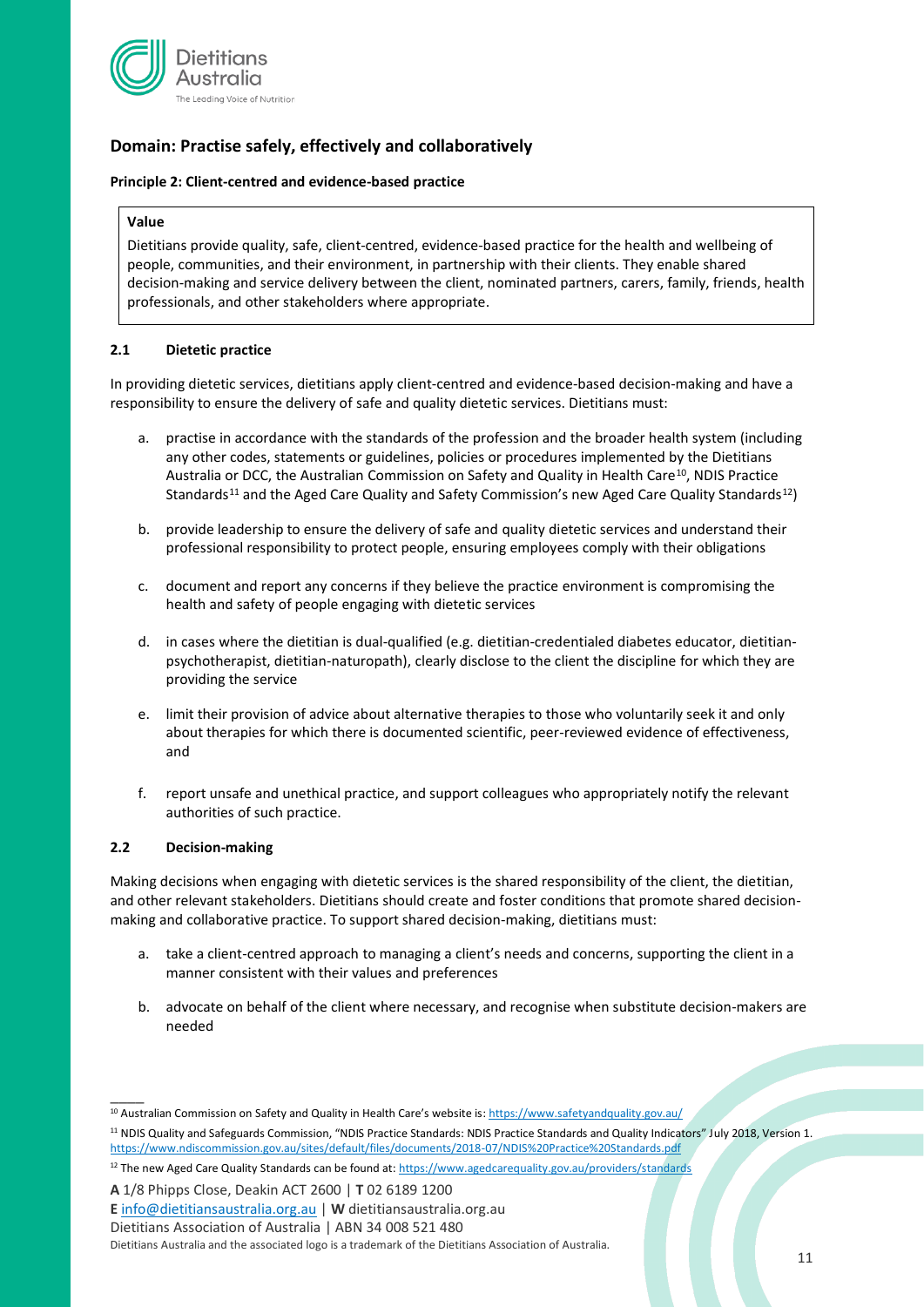

- c. support the right of clients to seek second and subsequent opinions and support their right to refuse dietetic services
- d. recognise that different dietitians and other members of the healthcare team may provide dietetic services to the same client at various times
- e. recognise and work within their scope of practice, which is determined by their education, training, authorisation, competence, qualifications and experience, in accordance with local policy (see also Dietitians Australia's Scope of Practice<sup>13</sup>)
- f. recognise when an activity, service or request for advice is not within their experience and scope of practice, and refer clients to other appropriate services when this is in the best interests of the client receiving dietetic services
- g. take reasonable steps to ensure that any person to whom a dietitian delegates, refers, or hands over dietetic services has the qualifications, experience, knowledge, skills and scope of practice to provide the care needed, and
- h. recognise that their context of practice can influence decision-making. This includes the type and location of practice setting, the characteristics of the client receiving dietetic services, the focus of dietetic activities, the degree to which practice is autonomous, and the resources available.

#### <span id="page-11-0"></span>**2.3 Informed consent**

Informed consent is a client's voluntary agreement to receive dietetic services, which is made with knowledge and understanding of the potential benefits and risks involved. In supporting the right to informed consent, dietitians must:

- a. support the provision of information to the client about the dietetic services they are receiving in a way and/or in a language/dialect they can understand, including through the use of translating and interpreting services when necessary
- b. give the client adequate time to ask questions, to make decisions and to refuse dietetic services, and proceed in accordance with the client's choice, considering local policy
- c. act according to the client's capacity for decision-making and consent, including when providing dietetic services to children and young people, based on their maturity and capacity to understand, and the nature of the proposed service/s
- d. obtain informed consent or other valid authority before providing dietetic services, including involving people in teaching or research, and
- e. inform clients of the benefits, as well as associated costs and risks, before providing any dietetic services and if referring the client for further assessment, investigations, or treatments, which they may want to clarify before proceeding.

<sup>13</sup> The Scope of Practice can be found at: <https://dietitiansaustralia.org.au/maintaining-professional-standards/dietitian-scope-of-practice/>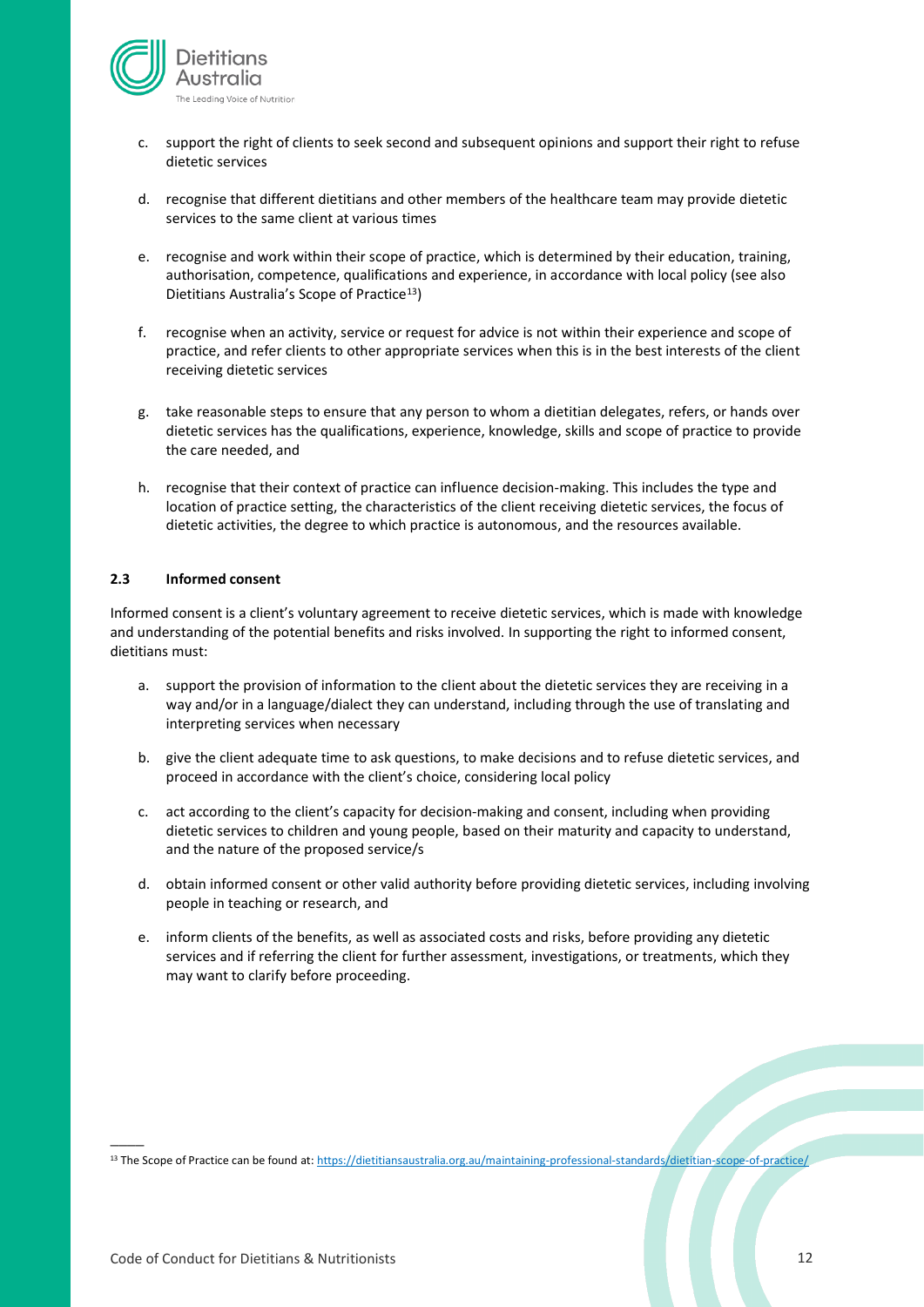

#### <span id="page-12-0"></span>**2.4 Adverse events and open disclosure**

When dietetic services cause an adverse outcome, dietitians have responsibilities to be open and honest in communicating with the client, to review what happened, and to report the event in a timely manner and in accordance with local policy. When something goes wrong, dietitians must:

- a. recognise and reflect on what happened and report the incident
- b. act immediately to rectify the problem, if possible, and intervene directly if it is needed to protect the client's safety. This responsibility includes escalating concerns if needed
- c. abide by the principles of open disclosure and non-punitive approaches to incident management
- d. identify the most appropriate dietetic service team member to provide an apology and an explanation to the client, as promptly and completely as possible, that supports open disclosure principles
- e. listen to the client, acknowledge any distress they experienced and provide support. In some cases, it may be advisable to refer the client to another dietitian or other health professional
- f. ensure clients have access to information about how to make a complaint, and in doing so, not allow a complaint or notification to negatively affect the service they provide, and
- g. seek advice from their employer, Dietitians Australia, their professional indemnity insurer, or other relevant bodies, if they are unsure about their obligations.

See also the Australian Commission on Safety and Quality in Health Care's "Australian Open Disclosure Framework: Better Communication, a Better Way to Care"<sup>14</sup>.

#### <span id="page-12-1"></span>**Principle 3: Cultural practice and respectful relationships**

#### **Value**

 $\overline{\phantom{a}}$ 

Dietitians engage with people as individuals, in a culturally safe and respectful way. They foster open, honest and compassionate professional relationships, and adhere to their obligations about privacy and confidentiality.

#### <span id="page-12-2"></span>**3.1 Aboriginal and/or Torres Strait Islander peoples' health**

Australia has always been a culturally and linguistically diverse nation. Aboriginal and/or Torres Strait Islander peoples have inhabited and cared for the land as the First Peoples of Australia for millennia, and their histories and cultures have uniquely shaped our nation. Understanding and acknowledging historical factors such as colonisation and its impact on Aboriginal and/or Torres Strait Islander peoples' health helps inform dietetic services. In particular, Aboriginal and/or Torres Strait Islander peoples bear the burden of gross social, cultural and health inequality. In supporting the health of Aboriginal and/or Torres Strait Islander peoples, dietitians must:

- a. provide dietetic services that align with Aboriginal and/or Torres Strait Islander peoples' definition of health, free from bias and racism, which challenge beliefs based on assumptions, and are culturally safe and respectful for Aboriginal and/or Torres Strait Islander peoples
- b. advocate for and act to facilitate access to quality and culturally safe health services for Aboriginal and/or Torres Strait Islander peoples, and

<sup>&</sup>lt;sup>14</sup> The Australian Open Disclosure Framework can be found at: [https://www.safetyandquality.gov.au/wp](https://www.safetyandquality.gov.au/wp-content/uploads/2013/03/Australian-Open-Disclosure-Framework-Feb-2014.pdf)[content/uploads/2013/03/Australian-Open-Disclosure-Framework-Feb-2014.pdf.](https://www.safetyandquality.gov.au/wp-content/uploads/2013/03/Australian-Open-Disclosure-Framework-Feb-2014.pdf) Published 2013. Accessed August 6, 2021.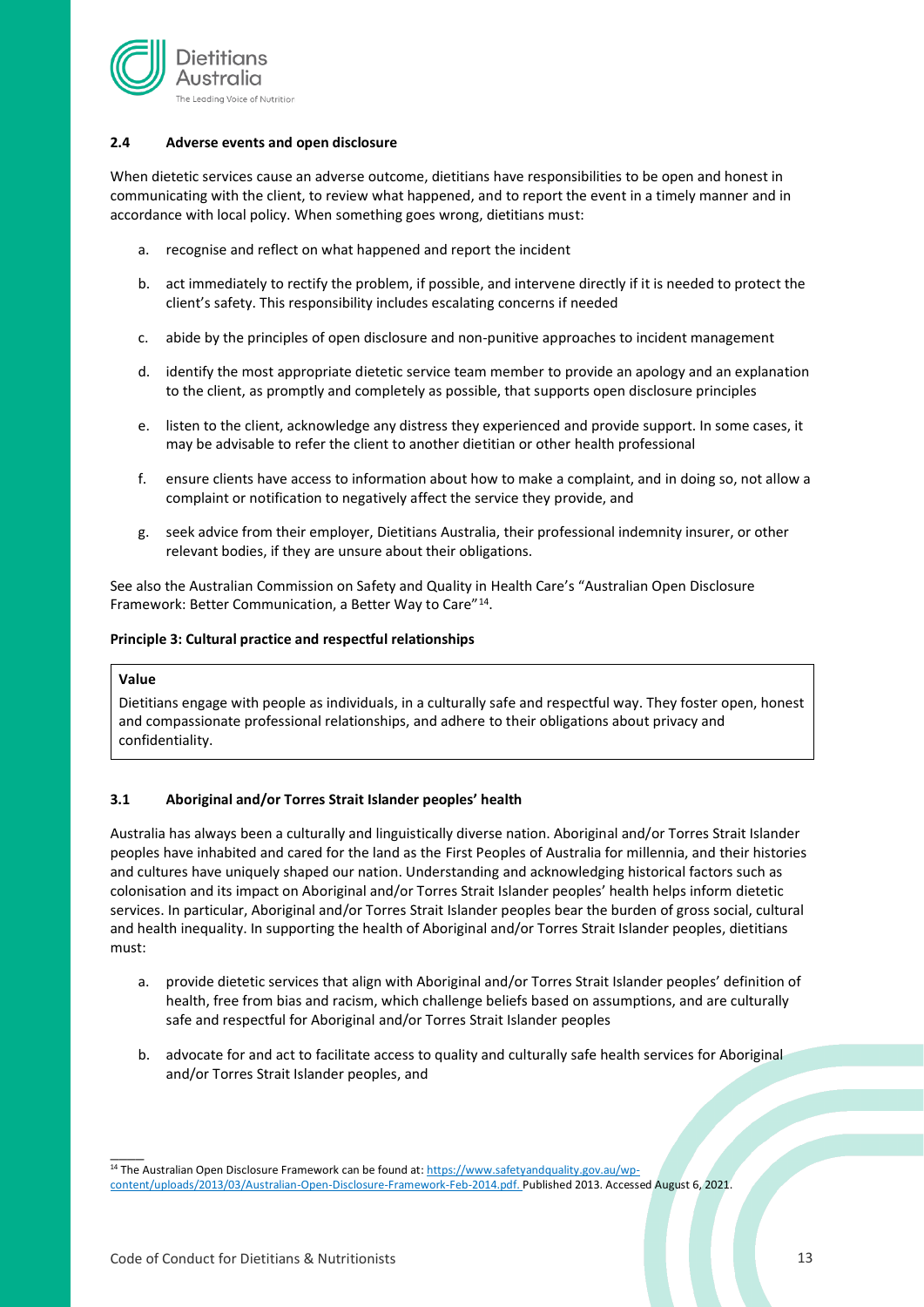

c. recognise the importance of family, community, partnership and collaboration in the healthcare decision-making of Aboriginal and/or Torres Strait Islander peoples, for both prevention strategies and care delivery.

See the National Aboriginal and Torres Strait Islander Health Plan 2013–2023<sup>15</sup>.

#### <span id="page-13-0"></span>**3.2 Culturally safe and respectful practice**

Culturally safe and respectful practice requires having knowledge of how a dietitian's own culture, values, attitudes, assumptions and beliefs influence their interactions with clients and families, the community and colleagues. To ensure culturally safe and respectful practice, dietitians must:

- a. understand that only the client can determine whether dietetic services are culturally safe and respectful
- b. respect the diverse cultures, beliefs, gender identities, sexualities and experiences of clients, including among team members
- c. acknowledge the social, economic, cultural, historical and behavioural factors influencing health, at the individual, community and population levels
- d. adopt practices that respect diversity, avoid bias, discrimination and racism, and challenge beliefs based on assumptions (for example, based on gender, disability, race, ethnicity, religion, sexuality, appearance, age or political beliefs)
- e. support an inclusive environment for the safety and security of the client and their family and/or significant others, and
- f. create a positive, culturally safe work environment through role modelling, and supporting the rights, dignity and safety of others, including clients, students, and colleagues.

#### <span id="page-13-1"></span>**3.3 Effective communication**

Positive professional relationships are built on effective communication in all forms that is respectful, kind, compassionate and honest. To communicate effectively, dietitians must:

- a. be aware of health literacy issues, and take health literacy into account when communicating with people
- b. arrange, whenever possible, to meet the specific language, cultural, and communication needs of clients, through the use of translating and interpreting services where necessary, and be aware of how these needs affect understanding
- c. endeavour to confirm a client understands all information communicated to them
- d. clearly and accurately communicate relevant and timely information about the client to colleagues, within the bounds of relevant privacy requirements, and
- e. be non-judgemental and not refer to people in a non-professional manner verbally or in correspondence/records, including refraining from behaviour that may be interpreted as bullying or harassment and/or culturally unsafe.

<sup>15</sup> The National Aboriginal and Torres Strait Islander Health Plan 2013–2023 can be found at: [https://www.health.gov.au/resources/publications/national-aboriginal-and-torres-strait-islander-health-plan-2013-2023.](https://www.health.gov.au/resources/publications/national-aboriginal-and-torres-strait-islander-health-plan-2013-2023) Published 2013. Accessed August 6, 2021.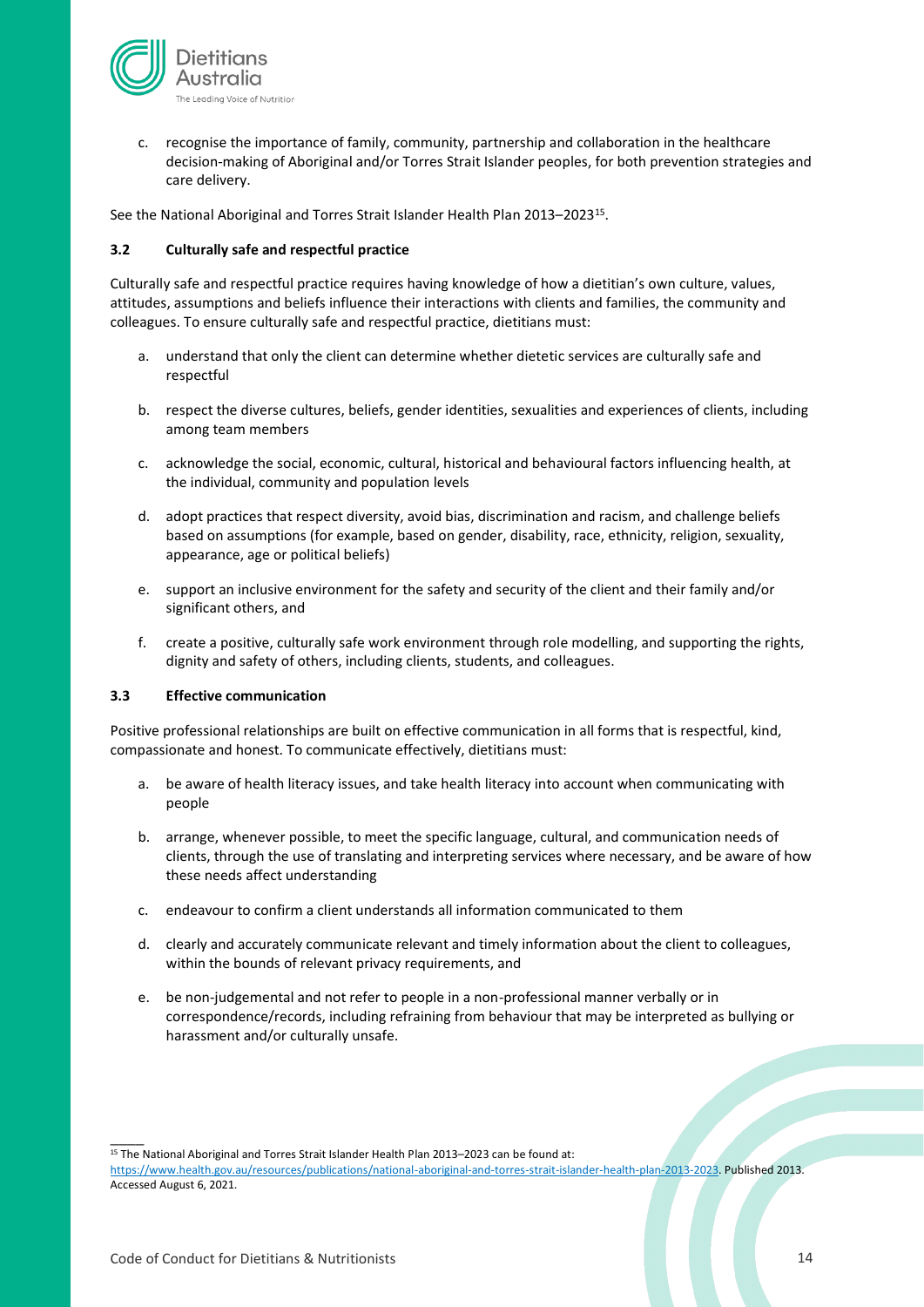

#### <span id="page-14-0"></span>**3.4 Bullying and harassment**

When people repeatedly and intentionally use words or actions against someone or a group of people, it causes distress and risks the recipient's wellbeing. Dietitians understand that bullying and harassment relating to their practice or workplace is not acceptable or tolerated and that, where it is affecting public safety, it may have implications for their membership of Dietitians Australia and/or credentialing as an APD or AN. Dietitians must:

- a. never engage in, ignore or excuse such behaviour
- b. recognise that bullying and harassment takes many forms, including behaviours such as physical and verbal abuse, prejudice, racism, discrimination, stigmatisation, violence, aggression, humiliation, pressure in decision-making, exclusion and intimidation directed towards others
- c. understand social media, email and other forms of communication are sometimes used as a mechanism to bully or harass, and that dietitians should not engage in, ignore or excuse such behaviour
- d. act to eliminate bullying and harassment, in all its forms, in the workplace, and
- e. escalate their concerns if an appropriate response does not occur.

For additional guidance see the Australian Human Rights Commission's "Workplace Bullying: Violence, Harassment and Bullying Fact Sheet"<sup>16</sup>.

#### <span id="page-14-1"></span>**3.5 Confidentiality and privacy**

Dietitians have ethical and legal obligations to protect the privacy of clients. Clients have a right to expect that dietitians will hold information about them in confidence, unless the release of information is needed by law, is legally justifiable under public interest considerations, or is required to facilitate emergency care in the patient care setting. To protect privacy and confidentiality, dietitians must:

- a. respect the confidentiality and privacy of clients by seeking informed consent before disclosing information, including formally documenting such consent where possible
- b. provide surroundings to enable private and confidential consultations and discussions, particularly when working with multiple clients at the same time or in a shared space
- c. abide by Dietitians Australia's social media guiding principles<sup>17</sup> and the relevant Dietitians Australia National Competency Standards<sup>18</sup>, to ensure use of social media is consistent with the dietitian's ethical and legal obligations to protect privacy
- d. access records only when professionally involved in the provision of services to the client and when authorised to do so

<sup>&</sup>lt;sup>16</sup> The Australian Human Rights Commission's Workplace Bullying fact sheet can be found at: [https://www.humanrights.gov.au/our](https://www.humanrights.gov.au/our-work/employers/workplace-bullying-violence-harassment-and-bullying-fact-sheet)[work/employers/workplace-bullying-violence-harassment-and-bullying-fact-sheet.](https://www.humanrights.gov.au/our-work/employers/workplace-bullying-violence-harassment-and-bullying-fact-sheet) Accessed August 6, 2021.

<sup>&</sup>lt;sup>17</sup> Dietitians Australia's social media guiding principles can be found at:

[https://member.dietitiansaustralia.org.au/Common/Uploaded%20files/DAA/Resource\\_Library/2020/Guidance\\_on\\_social\\_media\\_for\\_DAA](https://member.dietitiansaustralia.org.au/Common/Uploaded%20files/DAA/Resource_Library/2020/Guidance_on_social_media_for_DAA_Members.pdf) [\\_Members.pdf.](https://member.dietitiansaustralia.org.au/Common/Uploaded%20files/DAA/Resource_Library/2020/Guidance_on_social_media_for_DAA_Members.pdf) Published 2014. Accessed August 6, 2021.

<sup>18</sup> The National Competency Standards can be found at: [https://dietitiansaustralia.org.au/wp-content/uploads/2017/01/NCS-Dietitians-](https://dietitiansaustralia.org.au/wp-content/uploads/2017/01/NCS-Dietitians-Australia-1.0.pdf)[Australia-1.0.pdf.](https://dietitiansaustralia.org.au/wp-content/uploads/2017/01/NCS-Dietitians-Australia-1.0.pdf) Published 2015. Accessed November 2020.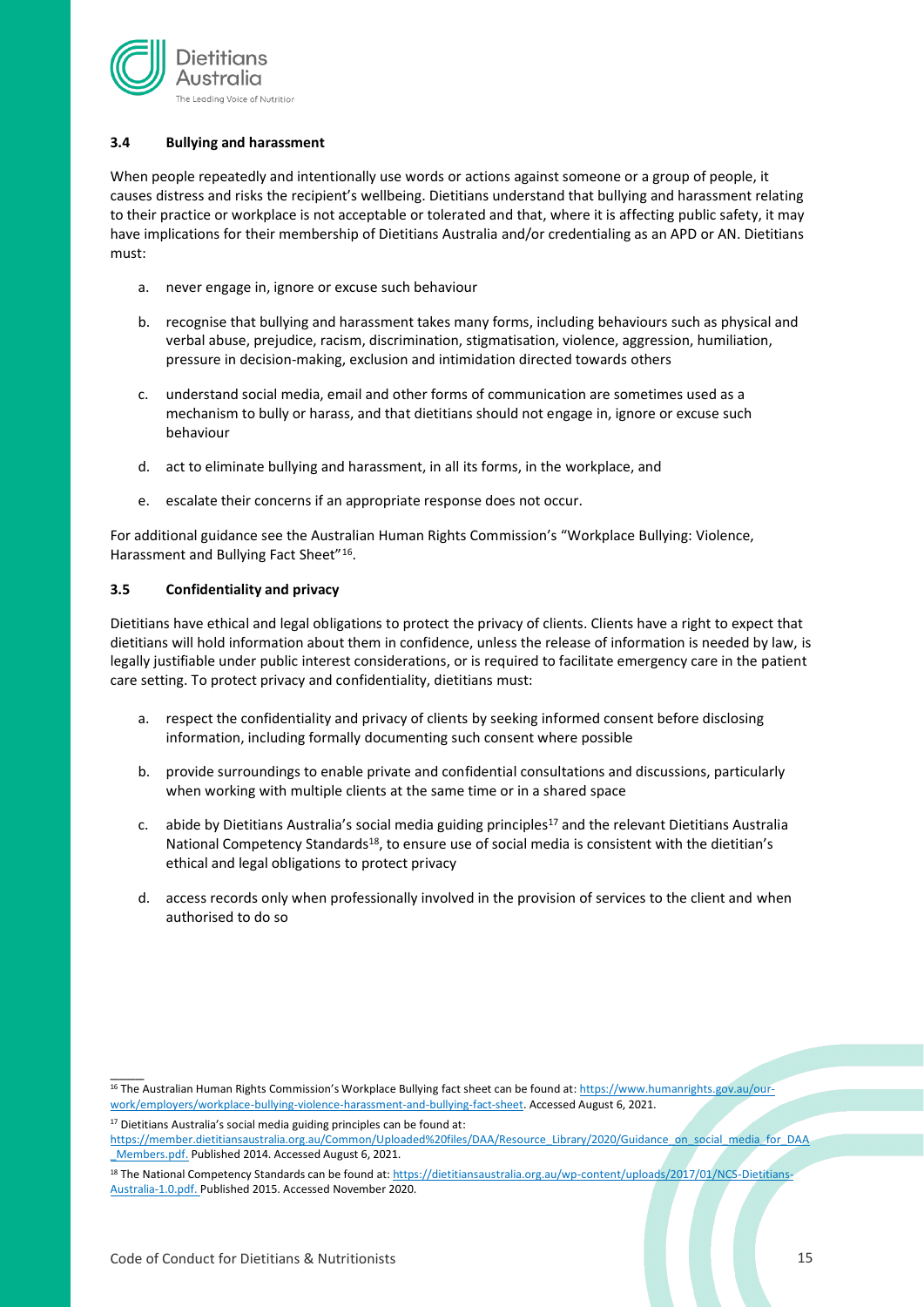

- e. not transmit, share, reproduce or post any client's information or images, even if the client is not directly named or identified, without having first gained written and informed consent. See also Dietitian Australia's social media guiding principles<sup>19</sup>
- f. in accordance with relevant laws and local policy, recognise a client's right to access information contained in their health records, facilitate that access, and promptly facilitate the transfer of health information when requested by clients
- g. when closing or relocating a dietetic service, facilitate arrangements for the transfer or management of all client records in accordance with the legislation governing privacy and health records
- h. be aware of the requirements of the privacy and/or health records legislation that operates in the relevant states and/or territories, and apply these requirements to information held in all formats, including electronic information, and
- i. respect intellectual property rights and be aware of legislation or common law relating to intellectual property where relevant.

#### <span id="page-15-0"></span>**3.6 End-of-life care**

Dietitians have an important role in providing dignified and culturally appropriate end-of-life care in the healthcare setting. Dietitians must:

- a. understand the limits of health care in prolonging life, and recognise when efforts to prolong life may not be in the best interest of the client
- b. empower clients to direct their own care, whenever possible, and recognise that a client's needs, goals and wishes for the end of life may change over time
- c. accept that the client has the right to refuse treatment, or to request withdrawal of treatment, while ensuring the client receives relief from distress
- d. facilitate advance care planning and provision of end-of-life care where relevant and in accordance with local policy and legislation, and
- e. respect diverse cultural practices and beliefs related to death and dying

See also the Australian Commission on Safety and Quality in Health Care, "End of Life Care"<sup>20</sup>.

<sup>&</sup>lt;sup>19</sup> Dietitians Australia's social media guiding principles can be found at: [https://member.dietitiansaustralia.org.au/Common/Uploaded%20files/DAA/Resource\\_Library/2020/Guidance\\_on\\_social\\_media\\_for\\_DAA](https://member.dietitiansaustralia.org.au/Common/Uploaded%20files/DAA/Resource_Library/2020/Guidance_on_social_media_for_DAA_Members.pdf) [\\_Members.pdf.](https://member.dietitiansaustralia.org.au/Common/Uploaded%20files/DAA/Resource_Library/2020/Guidance_on_social_media_for_DAA_Members.pdf) Published 2014. Accessed August 6, 2021.

<sup>&</sup>lt;sup>20</sup> The End of Life Care guidelines can be found at: https://www.safetyandquality.gov.au/our-work/end-of-life-care-in-acute-hospitals/. Published 2021. Accessed August 6, 2021.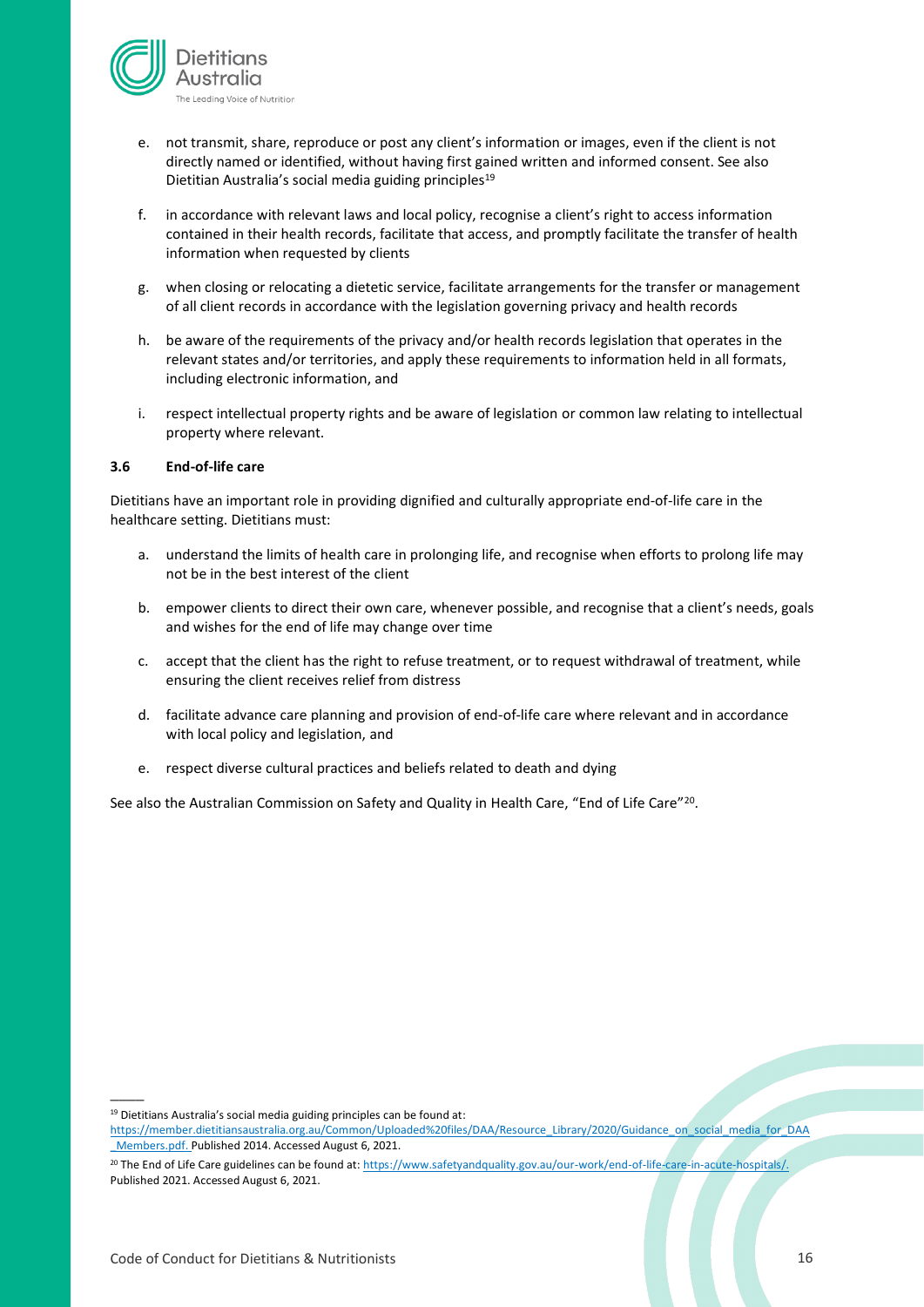

# <span id="page-16-0"></span>**Domain: Act with professional integrity**

#### <span id="page-16-1"></span>**Principle 4: Professional behaviour**

#### **Value**

Dietitians embody integrity, honesty, respect and compassion.

#### <span id="page-16-2"></span>**4.1 Professional boundaries**

Professional boundaries allow dietitians, the client and the client's carers, family and friends to engage safely and effectively in professional relationships, including where dietetic services involve personal and/or intimate contact. In order to maintain professional boundaries, there must be a start and end point to the professional relationship. This is integral to the dietitian–client professional relationship. Adhering to professional boundaries promotes client-centred practice and protects both parties. To maintain professional boundaries, dietitians must:

- a. recognise the inherent power imbalance that exists between dietitians and their clients, and establish and maintain professional boundaries
- b. actively manage the client's expectations, be clear about the professional boundaries that must exist in professional relationships for objectivity in dietetic service, and prepare the client for when the episode of dietetic service ends
- c. avoid the potential conflicts, risks, and complexities of providing dietetic services to those with whom they have a pre-existing non-professional relationship, and ensure that such relationships do not impair their judgment. This is especially relevant for those living and working in small, regional or cultural communities and/or where there is a long-term professional, social and/or family relationship
- d. avoid sexual relationships with persons with whom they have currently or previously entered into a professional relationship. These relationships are inappropriate in most circumstances and could be considered unprofessional conduct or professional misconduct for the purposes of the National Law
- e. in cases where the dietitian is dual-qualified (e.g. dietitian-credentialed diabetes educator, dietitianpsychotherapist, dietitian-naturopath), clearly disclose to the client the discipline for which they are providing the service
- f. recognise when professional boundaries have been crossed, reflect on the circumstances surrounding any occurrence of this, document and report it, and manage the situation
- g. in cases where the professional relationship has become compromised or ineffective and ongoing dietetic services are needed, facilitate arrangements for another dietitian to continue the provision of dietetic services, including passing on relevant clinical information (see also Principle 3.3 Effective communication)
- h. actively address indifference, omission, disengagement, lack of care and disrespect to clients that may reflect under-involvement, including escalating the issue to ensure the safety of the client if necessary
- i. avoid expressing personal beliefs to clients in ways that exploit the client's vulnerability, are likely to cause them unnecessary distress, or may negatively influence their autonomy in decision-making, and
- j. not participate in physical assault such as striking, unauthorised restraining and/or applying unnecessary force, or using any form of punishment.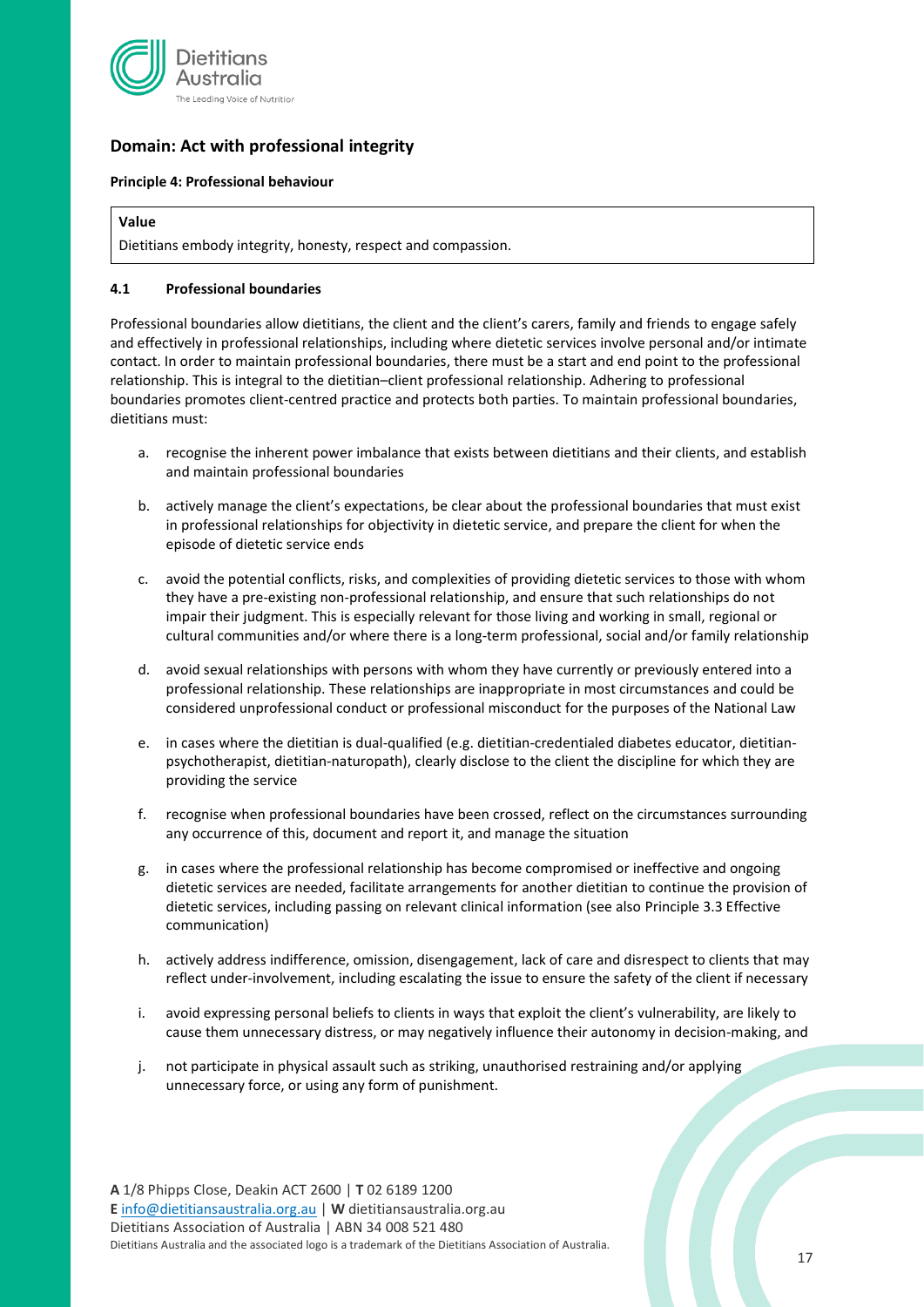

#### <span id="page-17-0"></span>**4.2 Advertising and professional representation**

Dietitians must be honest and transparent when describing their education, qualifications, previous occupations and credential status. This includes, but is not limited to, when dietitians are involved in job applications, self-promotion, publishing of documents or web content, public appearances, or advertising or promoting goods or services. To represent products, dietetic and health services, and themselves honestly, dietitians must:

- a. comply with legal requirements about advertising outlined in the National Law as if the dietitian were bound by the National Law (those requirements are explained in the AHPRA's Guidelines for Advertising Regulated Health Services<sup>21</sup>), and comply with other relevant Australian state and territory legislation regarding advertising and promotion
- b. not use inaccurate or misleading ways to promote their products or services
- c. provide only accurate, honest and verifiable information about their credential, experience and qualifications, including any conditions that apply to their credential (see also Principle 1: Legal compliance)
- d. only use the title of APD, AdvAPD, FDA, AN and/or the APD or AN logos if they hold that credential, and
- e. never misrepresent, by either a false statement or an omission, their credential, experience, qualifications, or position.

#### <span id="page-17-1"></span>**4.3 Legal, insurance and other assessments**

Dietitians may be contracted by a third party to provide an assessment of a person who is not a client, such as for legal, insurance or other administrative purposes. When this occurs, the usual dietitian–client professional relationship does not exist. In this situation, dietitians must:

- a. explain to the person their professional area of practice, role, and the purpose, nature and extent of the assessment to be performed
- b. anticipate and seek to correct any misunderstandings the person may have about the nature and purpose of the assessment and report, and
- c. inform the person and/or the referring party of any unrecognised, serious problems that are discovered during the assessment, as a matter of duty of care.

#### <span id="page-17-2"></span>**4.4 Conflicts of interest**

 $\overline{\phantom{a}}$ 

Clients rely on the independence and trustworthiness of dietitians who provide them with dietetic services. In dietetic practice, a conflict of interest arises when a dietitian has financial, professional or personal interests or relationships and/or personal beliefs that may affect the dietetic services they provide or result in personal gain.

Such conflicts may mean the dietitian does not prioritise the interests of a client as they should, and this may be viewed as unprofessional conduct. To prevent conflicts of interest from compromising dietetic services, dietitians must:

a. act with integrity and in the best interests of clients when making referrals, and when providing or arranging dietetic services

<sup>&</sup>lt;sup>21</sup> The Guidelines for Advertising a Regulated Health Service can be found at[: https://www.ahpra.gov.au/Publications/Advertising](https://www.ahpra.gov.au/Publications/Advertising-hub/Advertising-guidelines-and-other-guidance/Advertising-guidelines.aspx)[hub/Advertising-guidelines-and-other-guidance/Advertising-guidelines.aspx.](https://www.ahpra.gov.au/Publications/Advertising-hub/Advertising-guidelines-and-other-guidance/Advertising-guidelines.aspx) Published 2020. Accessed August 6, 2021.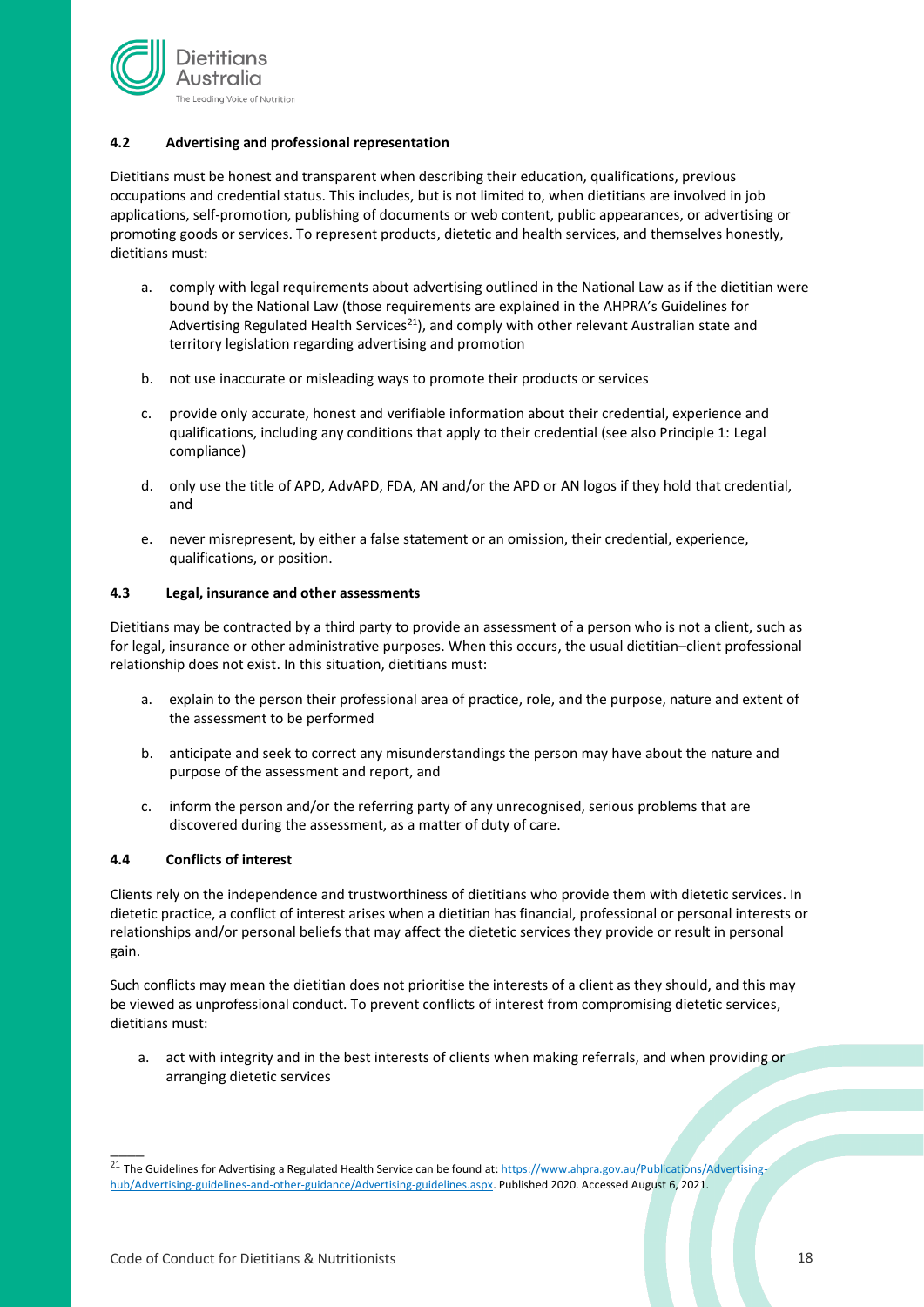

- b. responsibly use their right not to provide, or participate directly in, dietetic services to which they have a conscientious objection. In such a situation, dietitians must respectfully inform the client, their employer, and other relevant colleagues of their objection and ensure the client has alternative dietetic service options
- c. proactively and openly inform the client if a dietitian, or their immediate family, has a financial or commercial interest that could be perceived as influencing the dietetic services they provide
- d. not offer financial, material or other rewards (inducements) to encourage others to act in ways that personally benefit the dietitian, nor do anything that could be perceived as providing inducements
- e. not allow any financial or commercial interest in any entity providing dietetic services or products to negatively affect the way clients are treated, and
- f. declare any financial benefits and/or conflicts of interest to the client.

#### <span id="page-18-0"></span>**4.5 Financial arrangements and gifts**

It is necessary to be honest and transparent with people. To ensure there is no perception of actual or personal gain for the dietitian, dietitians must:

- a. when providing or recommending services, discuss with the client all fees and charges expected to result from a dietetic service in a manner appropriate to the professional relationship, and not exploit the client's vulnerability or lack of knowledge
- b. only accept token gifts of minimal value that are freely offered, and report the gifts in accordance with local policy (where applicable)
- c. not encourage or manipulate clients to give, lend, or bequeath money or gifts (unrelated to usual fees for service) that will benefit a dietitian directly or indirectly
- d. not become financially involved with a client who has or who will be in receipt of their dietetic services, for example through bequests, powers of attorney, loans and investment schemes, and
- e. not influence clients or their families to make donations and, where people seek to make a donation, refer to the local policy (where applicable)

#### <span id="page-18-1"></span>**Principle 5: Teaching, supervising, mentoring and assessing**

#### **Value**

Dietitians commit to teaching, supervising, mentoring and assessing students and other dietitians in order to develop the dietetic workforce across all contexts of practice.

#### <span id="page-18-2"></span>**5.1 Teaching, supervising and mentoring**

It is the responsibility of all dietitians to create opportunities for dietetic students and dietitians under supervision to learn and to benefit from oversight and feedback. In their teaching, supervising and mentoring roles, dietitians must:

- a. seek to develop the skills, attitudes and practices of an effective teacher, supervisor and/or mentor
- b. reflect on the ability, competence and learning needs of each student or dietitian whom they teach, supervise or mentor, and to plan teaching, supervision and mentoring activities accordingly, and
- c. avoid, where possible, any potential conflicts of interest in teaching, supervision or mentoring relationships that may impair objectivity or interfere with the supervised person's learning outcomes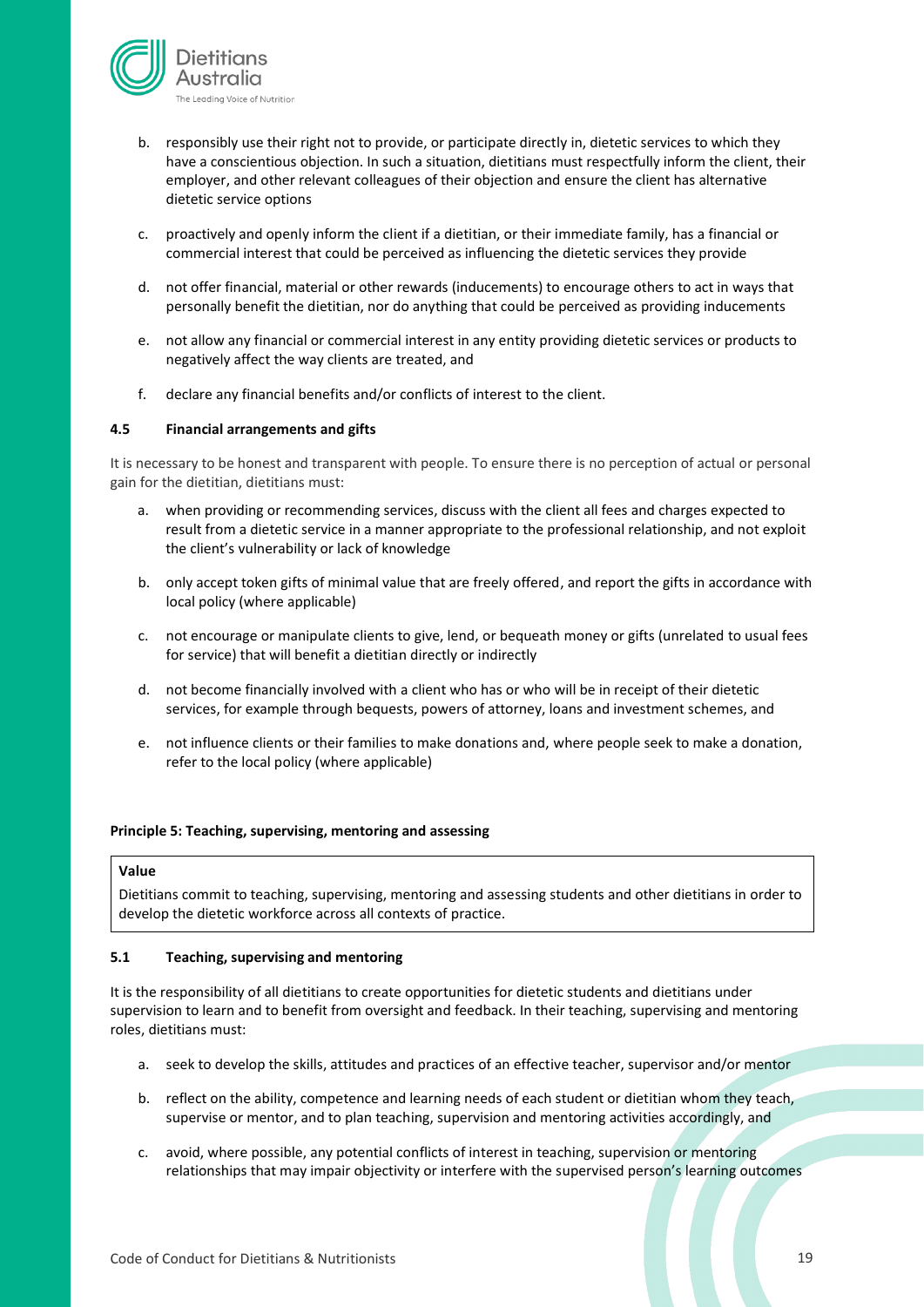

or experience. This includes, for example, not supervising somebody with whom they have a pre-existing non-professional relationship.

#### <span id="page-19-0"></span>**5.2 Assessing colleagues and students**

Assessing colleagues and students is an important part of making sure that the highest standard of practice is achieved across the profession. In assessing the competence and performance of colleagues and students, dietitians must:

- a. be honest, objective, fair, and constructive in the assessment, act without bias, and not put people at risk of harm by inaccurate and inadequate assessment, and
- b. provide accurate and justifiable information promptly, and include all relevant information when giving references or writing reports about colleagues and students.

#### <span id="page-19-1"></span>**Principle 6: Research**

#### **Value**

 $\overline{\phantom{a}}$ 

Dietitians recognise the vital role of research to inform quality health care and policy development. They conduct research ethically and support the decision-making of people who participate in research.

#### <span id="page-19-2"></span>**6.1 Rights and responsibilities**

Dietitians involved in the designing, organising, conducting or reporting of research have additional responsibilities. Dietitians involved in research must:

- a. recognise and carry out the responsibilities associated with involvement in research
- b. for research that involves human participants, respect the decision-making of people not to participate and/or to withdraw from a study, ensuring their decision does not compromise their care or any dietitian–client professional relationship(s) that may exist
- c. be aware of the values, ethical and cultural considerations specific to populations such as Aboriginal and/or Torres Strait Islander communities and other communities when undertaking research, and
- d. avoid, where possible, any potential conflicts of interest in research that may impair objectivity or interfere with the accurate conduct and/or reporting of research, especially regarding research funding.

See also the National Health and Medical Research Council publications:

- NHMRC National Statement on Ethical Conduct in Human Research<sup>22</sup>, and
- NHMRC Guidelines for Guidelines Handbook<sup>23</sup>

<sup>22</sup> NHMRC National Statement on Ethical Conduct can be found at[: https://www.nhmrc.gov.au/about-us/publications/national-statement](https://www.nhmrc.gov.au/about-us/publications/national-statement-ethical-conduct-human-research-2007-updated-2018)[ethical-conduct-human-research-2007-updated-2018.](https://www.nhmrc.gov.au/about-us/publications/national-statement-ethical-conduct-human-research-2007-updated-2018) Published 2018. Accessed August 6, 2021.

<sup>23</sup> NHMRC Guidelines for Guidelines Handbook can be found at[: https://www.nhmrc.gov.au/guidelinesforguidelines/plan/consumer](https://www.nhmrc.gov.au/guidelinesforguidelines/plan/consumer-involvement#toc__492)[involvement#toc\\_\\_492.](https://www.nhmrc.gov.au/guidelinesforguidelines/plan/consumer-involvement#toc__492) Accessed August 6, 2021.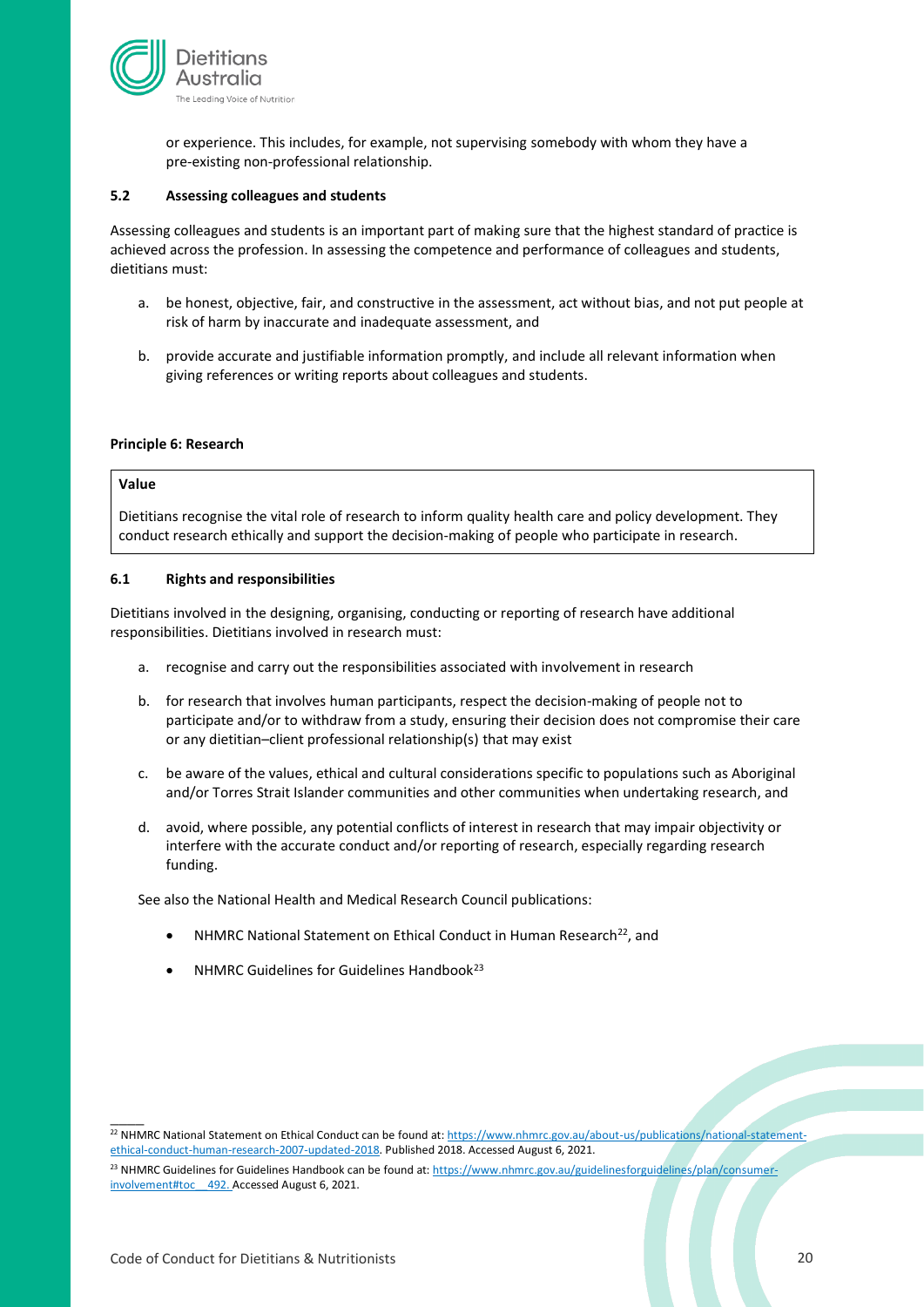

• Ethical Conduct in Research with Aboriginal and Torres Strait Islander Peoples and Communities: Guidelines for Researchers and Stakeholders (2018)<sup>24</sup>

See also Principle 2 on the application of evidence-based decision-making for delivery of safe and quality care.

<sup>24</sup> The Ethical Conduct in Research Guidelines can be found a[t https://www.nhmrc.gov.au/about-us/publications/national-statement](https://www.nhmrc.gov.au/about-us/publications/national-statement-ethical-conduct-human-research-2007-updated-2018#block-views-block-file-attachments-content-block-1)[ethical-conduct-human-research-2007-updated-2018#block-views-block-file-attachments-content-block-1](https://www.nhmrc.gov.au/about-us/publications/national-statement-ethical-conduct-human-research-2007-updated-2018#block-views-block-file-attachments-content-block-1) and [https://www.nhmrc.gov.au/about-us/resources/ethical-conduct-research-aboriginal-and-torres-strait-islander-peoples-and-communities.](https://www.nhmrc.gov.au/about-us/resources/ethical-conduct-research-aboriginal-and-torres-strait-islander-peoples-and-communities)  Accessed August 6, 2021.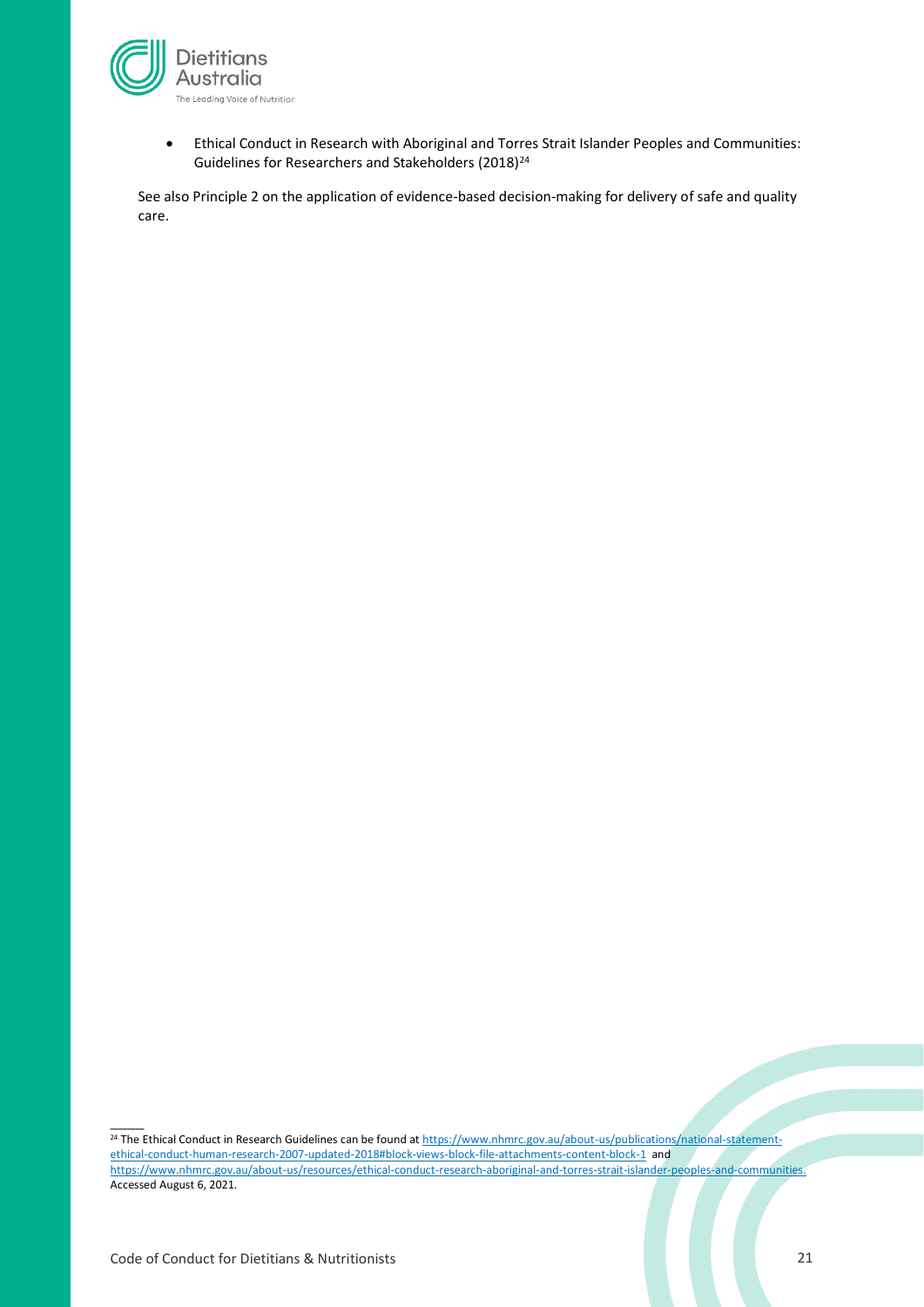

# <span id="page-21-0"></span>**Domain: Promote health and wellbeing**

#### <span id="page-21-1"></span>**Principle 7: Health and wellbeing**

#### **Value**

Dietitians promote the health and wellbeing of self and others, improve access to health services and reduce health inequality. Dietitians also advocate for food and nutrition security for all Australians and promote sustainable diets that have a low environmental impact.

#### <span id="page-21-2"></span>**7.1 Your health and the health of your colleagues**

Dietitians have a responsibility to maintain their physical and mental health to practise safely and effectively. To promote health for dietetic practice, dietitians must:

- a. understand and promote the principles of public health, such as health-promotion activities
- b. act to reduce the effect of fatigue and stress on their health and on their ability to provide safe care
- c. encourage and support colleagues to seek help if they are concerned that their colleague's health may be affecting their ability to practise safely, using services such as an employee assistance program, if available
- d. seek expert, independent and objective help and advice if they are ill or impaired in their ability to practise safely. Dietitians must remain aware of the risks of self-diagnosis and self-treatment, and act to reduce these, and
- e. take action, including a mandatory<sup>25</sup> or voluntary notification, if a dietitian knows or reasonably suspects that they or a colleague has a health condition or impairment that could adversely affect their ability to practise safely, or could put people at risk (see Principle 1: Legal compliance).

#### <span id="page-21-3"></span>**7.2 Health advocacy**

 $\overline{\phantom{a}}$ 

There are significant disparities in the health status of various groups in the Australian community, related to the social determinants of health or the conditions in which people are born, grow, live, work and age. These disparities result from social, historical, geographical, environmental, economic, legal, physiological and other factors. The social determinants of health are mostly responsible for health inequities — the unfair and avoidable differences in health status seen within and between countries. Some groups who experience health disparities include Aboriginal and/or Torres Strait Islander peoples, those with disabilities, those who are gender or sexuality diverse, and those from socially, culturally and linguistically diverse backgrounds, including asylum seekers and refugees. In advocating for community and population health, dietitians must:

- a. use their expertise and influence to protect and advance the health and wellbeing of individuals, as well as communities and populations
- b. understand and apply the principles of primary and public health, including health education, health promotion, disease prevention and control, and health screening, using the best available evidence in making practise decisions

<sup>&</sup>lt;sup>25</sup> The National Code for Health Care Workers: "Health care workers to report concerns about the conduct of other healthcare workers. A healthcare worker who, in the course of providing treatment or care, forms a reasonable belief that another healthcare worker has placed or is placing clients at serious risk of harm must refer the matter to the health ombudsman".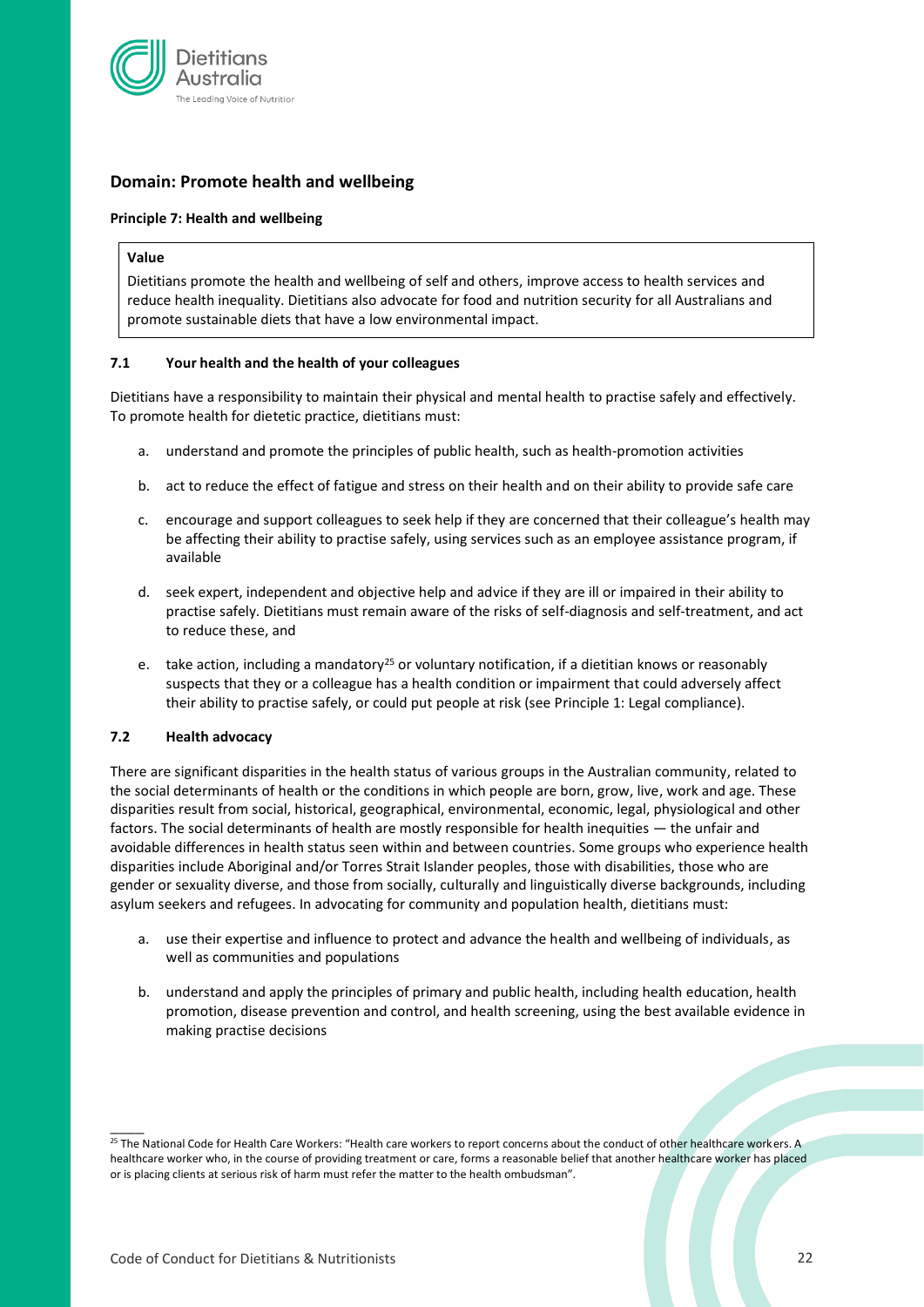

- c. participate in efforts to promote the health of communities and disease prevention for all communities
- d. participate in efforts to support progress towards sustainable food production, food systems and food and nutrition security for all, where possible.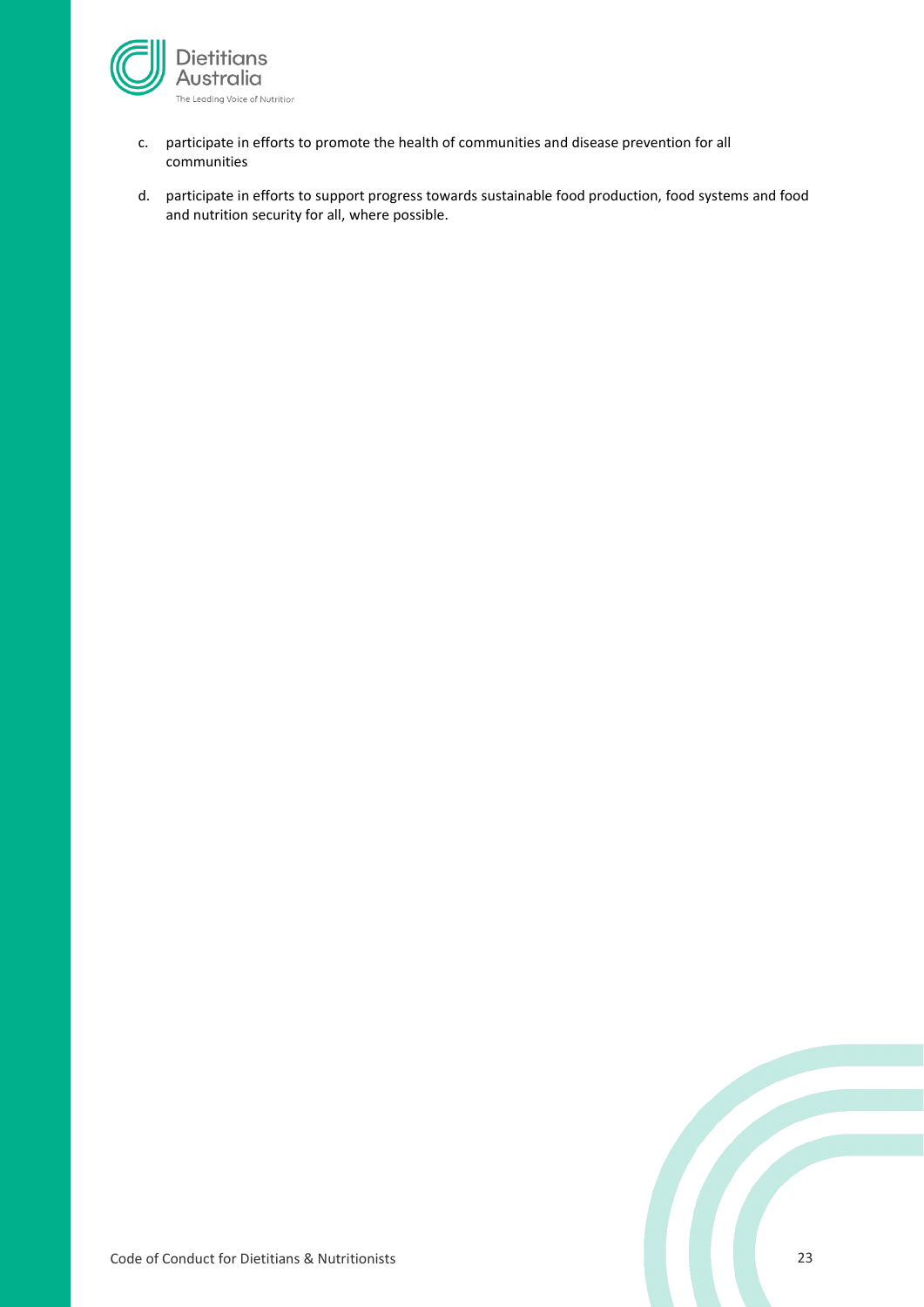

#### <span id="page-23-0"></span>**Glossary**

 $\overline{\phantom{a}}$ 

These meanings relate to the use of terms in the Code of Conduct for Dietitians and Nutritionists*.*

**Accredited Practising Dietitian** is a dietitian who has met the requirements of the APD Program.

**Advance care planning** is an ongoing process of shared planning for current and future health care. It allows an individual to make known their values, beliefs and preferences to guide decision-making, even after the individual cannot make or communicate their preferences and decisions (See Advance Care Planning Australia<sup>26</sup>).

**Alternative therapies** 'include a diverse group of health-related therapies and disciplines that are not considered to be part of mainstream medical care in Australia'<sup>27</sup>. Complementary medicines may include vitamin, mineral, herbal, aromatherapy and homeopathic products.

**Bullying and harassment** is 'when people repeatedly and intentionally use words or actions against someone or a group of people to cause distress and risk to their wellbeing. These actions are usually done by people who have more influence or power over someone else, or who want to make someone else feel less powerful or helpless'<sup>28</sup>.

**Client** refers to a person, group of people, patients (and their families and/or carers where relevant), consumers, communities, organisations, institutions, businesses and any other entity for which a dietitian may normally provide services (within the dietitian's scope of practice) who has entered into a therapeutic relationship and/or professional relationship with a dietitian.

**Client-centred practice** refers to collaborative and respectful partnerships between dietitians and their clients built on mutual trust and understanding through good communication. Each partnership is treated as a unique partnership, with the aim of respecting the client's ownership of their health information, rights and preferences while protecting their dignity and empowering choice. Where appropriate, client-centred practice incorporates person-centred practice that recognises the role of family and community with respect to cultural and religious diversity.

**Competence** is the possession of required skills, knowledge, education and capacity.

**Cultural safety/Culturally safe** in relation to Aboriginal and Torres Strait Islander health, is defined as the 'individual and institutional knowledge, skills, attitudes and competencies needed to deliver optimal health care'<sup>29</sup>. More broadly, culturally safe practice incorporates cultural competence ideology, which is defined as 'the ability to participate ethically and effectively in personal and professional intercultural settings. It requires being aware of one's own cultural values and world view and their implications for making respectful, reflective, and reasoned choices, including the capacity to imagine and collaborate across cultural boundaries'<sup>30</sup>.

**Delegation** is the relationship that exists when a dietitian devolves aspects of dietetic practice to another person. Delegations are made to meet a person's health needs. The dietitian who is delegating retains

<sup>29</sup> Australian Health Practitioner Regulation Agency. Aboriginal and Torres Strait Islander Health Strategy – Statement of Intent. AHPRA website[. https://www.ahpra.gov.au/About-AHPRA/Aboriginal-and-Torres-Strait-Islander-Health-Strategy/Statement-of-intent.aspx.](https://www.ahpra.gov.au/About-AHPRA/Aboriginal-and-Torres-Strait-Islander-Health-Strategy/Statement-of-intent.aspx) Accessed August 6, 2021.

<sup>&</sup>lt;sup>26</sup> Advance Care Planning Australia's website is at: <https://www.advancecareplanning.org.au/>

<sup>&</sup>lt;sup>27</sup> Expert Committee on Complementary Medicines in the Health System. Complementary Medicines in the Australian Health System: Report to the Parliamentary Secretary to the Minister for Health and Ageing. Commonwealth of Australia; 2003. Therapeutic Goods Administration website[. https://www.tga.gov.au/sites/default/files/committees-eccmhs-report-031031.pdf.](https://www.tga.gov.au/sites/default/files/committees-eccmhs-report-031031.pdf) Accessed November 2, 2020.

<sup>&</sup>lt;sup>28</sup> Australian Human Rights Commission. What is bullying? Violence, Harassment and Bullying fact sheet. Australian Human Rights Commission website[. https://www.humanrights.gov.au/what-bullying-violence-harassment-and-bullying-fact-sheet.](https://www.humanrights.gov.au/what-bullying-violence-harassment-and-bullying-fact-sheet) Accessed August 6, 2021.

<sup>30</sup> University of Sydney National Centre for Cultural Competence. What is Cultural Competence? University of Sydney website. [https://sydney.edu.au/nccc/about-us/what-is-cultural-competence.html.](https://sydney.edu.au/nccc/about-us/what-is-cultural-competence.html) Accessed August 6, 2021.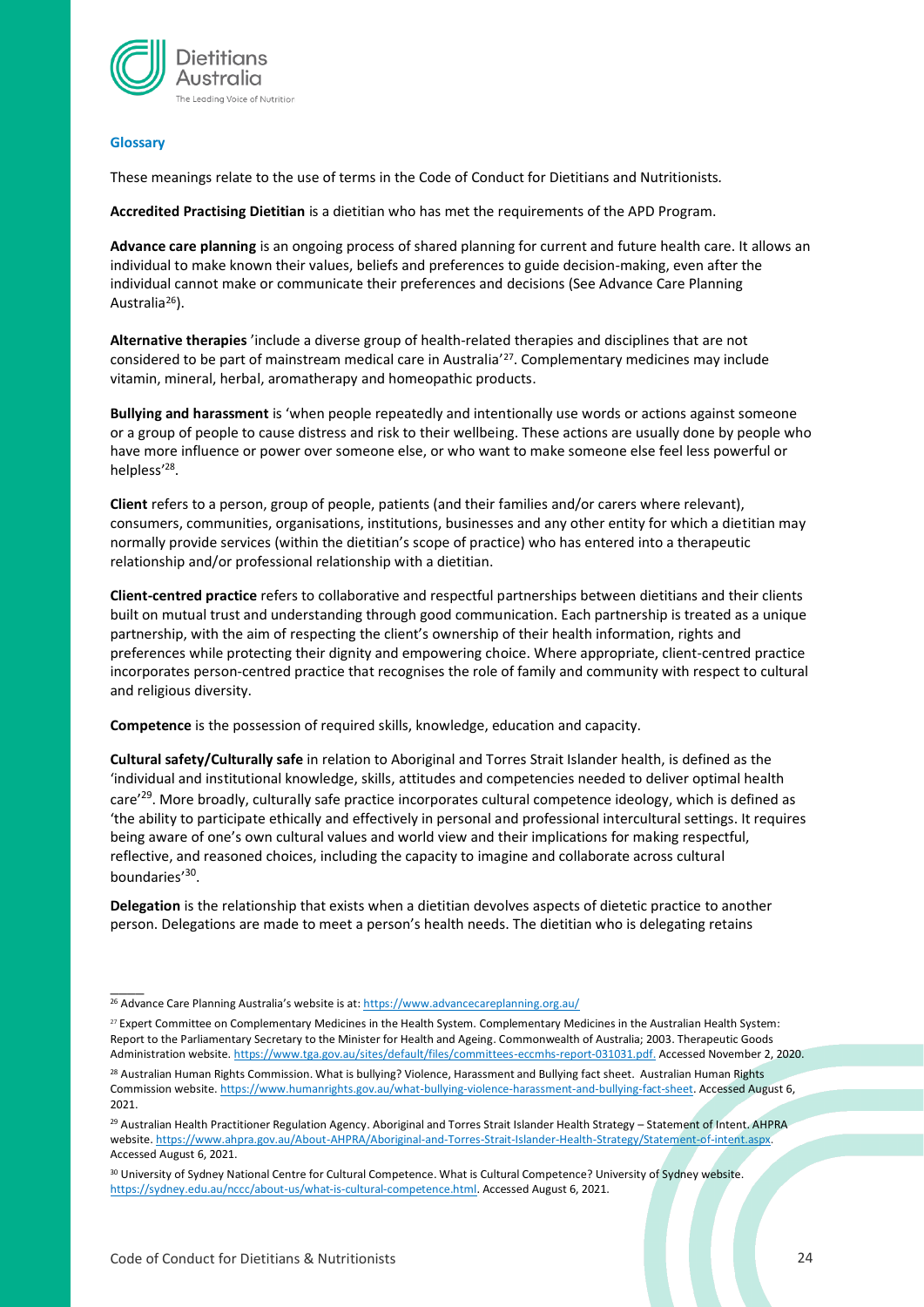

accountability for the decision to delegate. The dietitian is also accountable for monitoring the communication of the delegation to the relevant persons and for the practice outcomes. Both parties share the responsibility of making the delegation decision, which includes assessment of the competence and risks. **Delegates** has a comparable meaning.

**Dietetic service** is the provision of any and all types of services that a dietitian may provide within their scope of practice.

#### **Dietitian or dietitian** refers to:

- (a) a person who has successfully completed an Australian-recognised dietetic qualification, the Dietetic Skills Recognition process, or comes from a mutually recognised international dietetic program
- (b) Dietitians Australia members with Australian-recognised dietetic qualifications
- (c) Dietitians who hold APD status (regardless of whether they are a Dietitians Australia member)
- (d) Dietitians Australia members without Australian recognised dietetic qualifications (including student members)
- (e) Dietitians Australia members who are entered in the register of Accredited Nutritionists (maintained by Dietitians Australia)

**Discrimination** is the unjust treatment of one or more person/s based on factors such as race, religion, gender, disability or other grounds specified in anti-discrimination legislation.<sup>31</sup>

**Handover** and **hand over** is the process of transferring all responsibility for the care of one or more people to another health practitioner or person.

**Health literacy** 'is about how people understand information about health and healthcare, how they apply that information to their lives, use it to make decisions and act on it<sup>'32</sup>.

**Local policy** refers to the policies that apply to decision-making, relevant to the specific location and/or organisation where practice is being undertaken.

**Mandatory notification** is the requirement under the National Code of Conduct for health care workers for healthcare professionals, employers, and education providers to report certain conduct.

**Mandatory reporting** is a state and territory legislative requirement imposed to protect at-risk groups such as the aged, children and young people.

**National Code of Conduct for health care workers** is a code of conduct that protects the public by setting minimum standards of conduct and practice for all unregistered health care workers who provide a health service. It sets national standards against which disciplinary action can be taken and, if necessary, a prohibition order issued in circumstances where a healthcare worker's continued practice presents a serious risk to public health and safety.

**National Law** means the Health Practitioner Regulation National Law that is in force in each Australian state and territory and applies to those professions regulated under that law (see Australian Health Practitioner Regulation Agency (AHPRA)<sup>33</sup>).

<sup>31</sup> Australian Human Rights Commission. Discrimination quick guide. AHRC website. [www.humanrights.gov.au/quick-guide/12030.](http://www.humanrights.gov.au/quick-guide/12030) Accessed August 6, 2021.

<sup>32</sup> Australian Commission on Safety and Quality in Health Care. Health literacy*.* Australian Commission on Safety and Quality in Health Care website. [https://www.safetyandquality.gov.au/our-work/patient-and-consumer-centred-care/health-literacy/.](https://www.safetyandquality.gov.au/our-work/patient-and-consumer-centred-care/health-literacy/) Published 2019. Accessed August 6, 2021.

<sup>33</sup> The AHPRA website is at: <https://www.ahpra.gov.au/> Accessed August 6, 2021.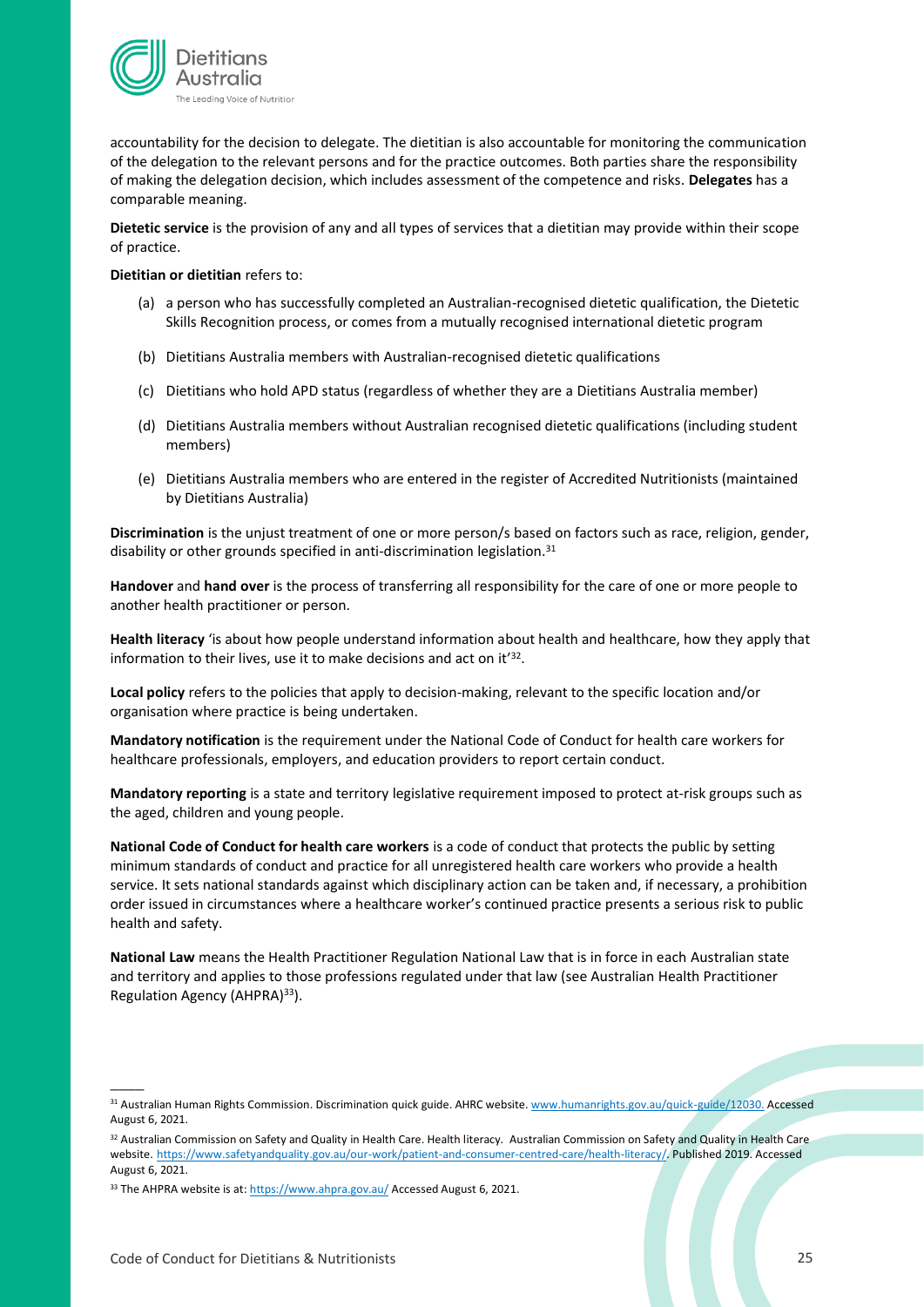

**Nominated partners, carers, family, and friends** include people in consensual relationships with the person, as identified by the person receiving care.

**Open disclosure** 'is an open and honest discussion with a person about any incident(s) that caused them harm while they were receiving healthcare. It includes an apology or expression of regret (including the word "sorry"), a factual explanation of what happened, an opportunity for the client to describe their experience, and an explanation of the steps being taken to manage the event and prevent recurrence'<sup>34</sup>.

**Practice** means any role, whether paid or unpaid, in which the individual uses their skills and knowledge as a dietitian. Practice is not restricted to the provision of clinical care. It also includes using professional knowledge in both clinical and non-clinical relationships with patients or clients, communities and populations. It includes working in management, administration, education, research, advisory, communication, program development and implementation, regulatory or policy development, food service, food security, food supply, sustainability and any other roles that impact on safe, effective delivery of services in the profession and/or using professional skills.

**Professional boundaries** allow a dietitian and a client to engage safely and effectively in a therapeutic relationship and/or professional relationship. Professional boundaries refer to the clear separation that should exist between professional conduct aimed at meeting the health needs of people, and behaviour which serves a dietitian's own personal views, feelings and relationships that are not relevant to the professional relationship.

**Professional misconduct** includes conduct by a practitioner that is substantially below the expected standard, and which, whether connected to practice or not, is inconsistent with being a fit and proper person to be registered in the profession.

**Professional relationship** is an ongoing interaction that observes a set of established boundaries or limits deemed appropriate under governing standards. The dietitian is sensitive to a person's situation and purposefully engages with them using knowledge and skills with respect, compassion, and kindness. In the relationship, the person's rights and dignity are recognised and respected. The professional nature of the relationship involves recognition of professional boundaries and issues of unequal power.

**Referral** involves a dietitian sending a person to obtain an opinion or treatment from another health professional or entity. Referral usually involves the transfer (all or in part) of responsibility for the care of the person, usually for a defined time and for a particular purpose, such as care that is outside the referring practitioner's expertise or scope of practice.

**Social media** describes the online and mobile tools that people use to share opinions, information, experiences, images, and video or audio clips. It includes websites and applications used for social networking. Common sources of social media include, but are not limited to, social networking sites such as Facebook, Twitter, Instagram and LinkedIn, blogs (personal, professional and those published anonymously), review sites such as Word of Mouth and True Local, content-sharing websites such as YouTube, and discussion forums and message boards.

**Substitute decision-maker** is a general term for a person who is either a legally appointed decision-maker for a person or has been nominated by law as a statutory health attorney to make healthcare decisions on behalf of a person whose decision-making capacity is impaired. Refer to your state or territory substitute decisionmaking laws for further guidance.

**Supervision** includes managerial supervision, professional supervision, and clinically focused supervision as part of delegation.

<sup>34</sup> Australian Commission on Safety and Quality in Health Care. Australian Open Disclosure Framework – Better Communication, A Better Way to Care. Australian Commission on Safety and Quality in Health Care website. [https://www.safetyandquality.gov.au/wp](https://www.safetyandquality.gov.au/wp-content/uploads/2013/03/Australian-Open-Disclosure-Framework-Feb-2014.pdf)[content/uploads/2013/03/Australian-Open-Disclosure-Framework-Feb-2014.pdf.](https://www.safetyandquality.gov.au/wp-content/uploads/2013/03/Australian-Open-Disclosure-Framework-Feb-2014.pdf) Published 2013. Accessed August 6, 2021.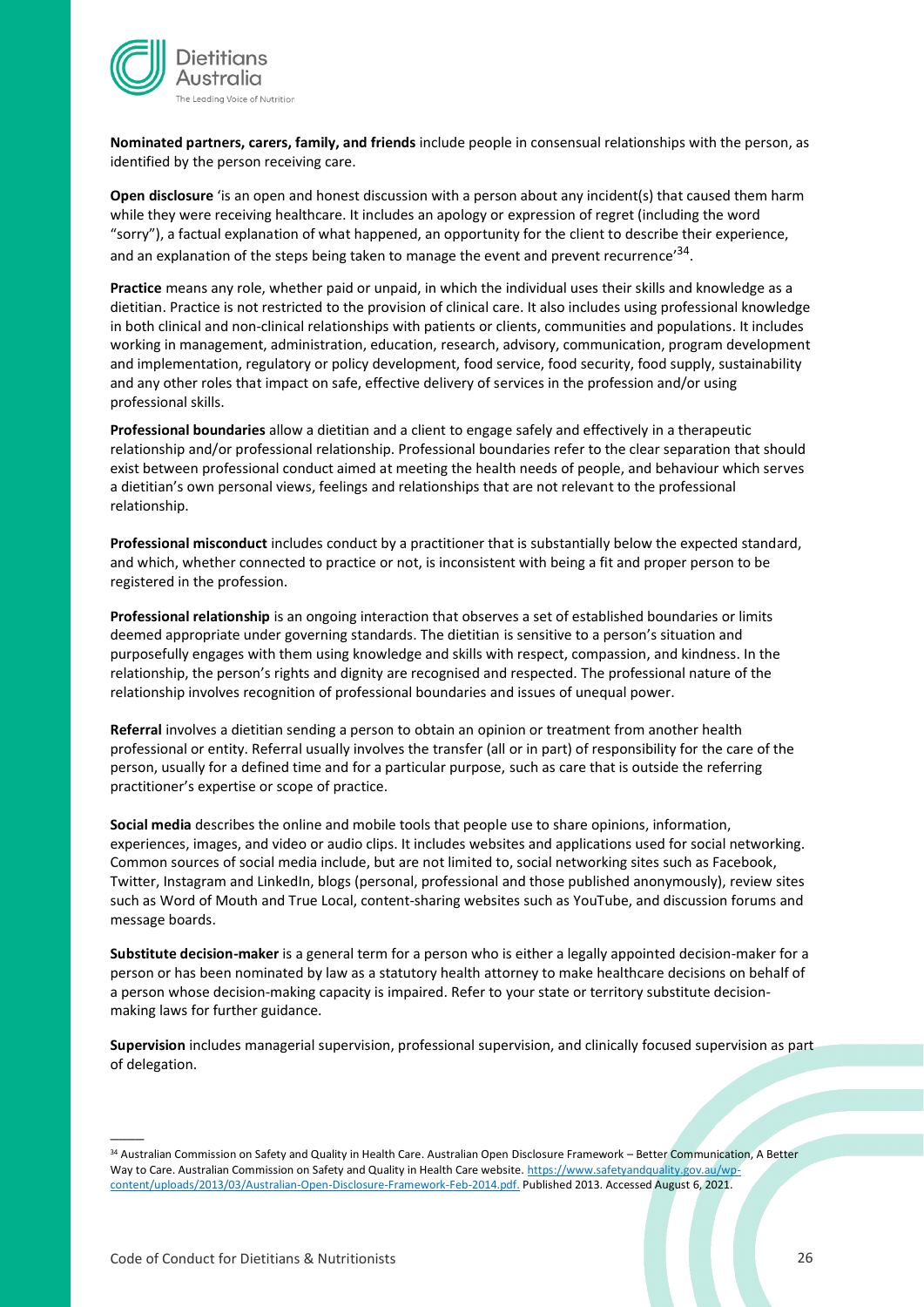

**Testimonials** are recommendations or positive statements about the clinical aspects of a regulated health service used in advertising, for example, client stories and experiences, success stories, or fake testimonials<sup>35</sup>.

**Therapeutic relationships** are different to personal relationships. In a therapeutic relationship the dietitian is sensitive to a person's situation and purposefully engages with them using knowledge and skills in respect, compassion, and kindness. In the relationship, the person's rights and dignity are recognised and respected. The professional nature of the relationship involves recognition of professional boundaries and issues of unequal power.

**Unprofessional conduct** includes conduct of a lesser standard than might reasonably be expected by the public or professional peers.

#### <span id="page-26-0"></span>**Resources**

The Australian Commission on Safety and Quality in Health Care website<sup>36</sup> provides relevant guidance on a range of safety and quality issues such as:

- end-of-life care
- hand hygiene
- healthcare rights
- health literacy
- open disclosure and incident management
- clinical communications
- safety in e-health
- digital mental health services.

The Australian Health Practitioner Regulation Agency (AHPRA)<sup>37</sup> works in partnership with the National Boards of Australia to regulate registered health professions in Australia.

The Australian Human Rights Commission also provides resources that promote and protect human rights<sup>38</sup>.

The National Aboriginal and Torres Strait Islander Health Plan 2013–2023 provides an evidence-based framework for a coordinated approach to improving Aboriginal and/or Torres Strait Islander peoples' health $^{39}$ .

The National Health and Medical Research Council website<sup>40</sup> provides information on informed consent and research issues.

The Therapeutic Goods Administration website<sup>41</sup> provides information on therapeutic goods.

The World Health Organization<sup>42</sup> provides information on social determinants of health.

- 36 For additional information go to: <https://www.safetyandquality.gov.au/>
- 37 See AHPRA's website at[: https://www.ahpra.gov.au/](https://www.ahpra.gov.au/)

<sup>&</sup>lt;sup>35</sup> Australian Health Practitioner Regulation Agency. Guidelines for advertising a regulated health service. AHPRA website. [https://www.ahpra.gov.au/Publications/Advertising-hub/Advertising-guidelines-and-other-guidance/Advertising-guidelines.aspx.](https://www.ahpra.gov.au/Publications/Advertising-hub/Advertising-guidelines-and-other-guidance/Advertising-guidelines.aspx).

<sup>38</sup> Resources on workplace bullying include a fact sheet and a 'get help' section at: [https://www.humanrights.gov.au](https://www.humanrights.gov.au/)

<sup>39</sup> For additional information go to: [www.health.gov.au/NATSIHP.](http://www.health.gov.au/NATSIHP)

<sup>40</sup> For additional information go to: [http://www.nhmrc.gov.au](http://www.nhmrc.gov.au/)

<sup>41</sup> For additional information go to: [http://www.tga.gov.au](http://www.tga.gov.au/)

<sup>42</sup> For additional information go to: <https://www.who.int/>